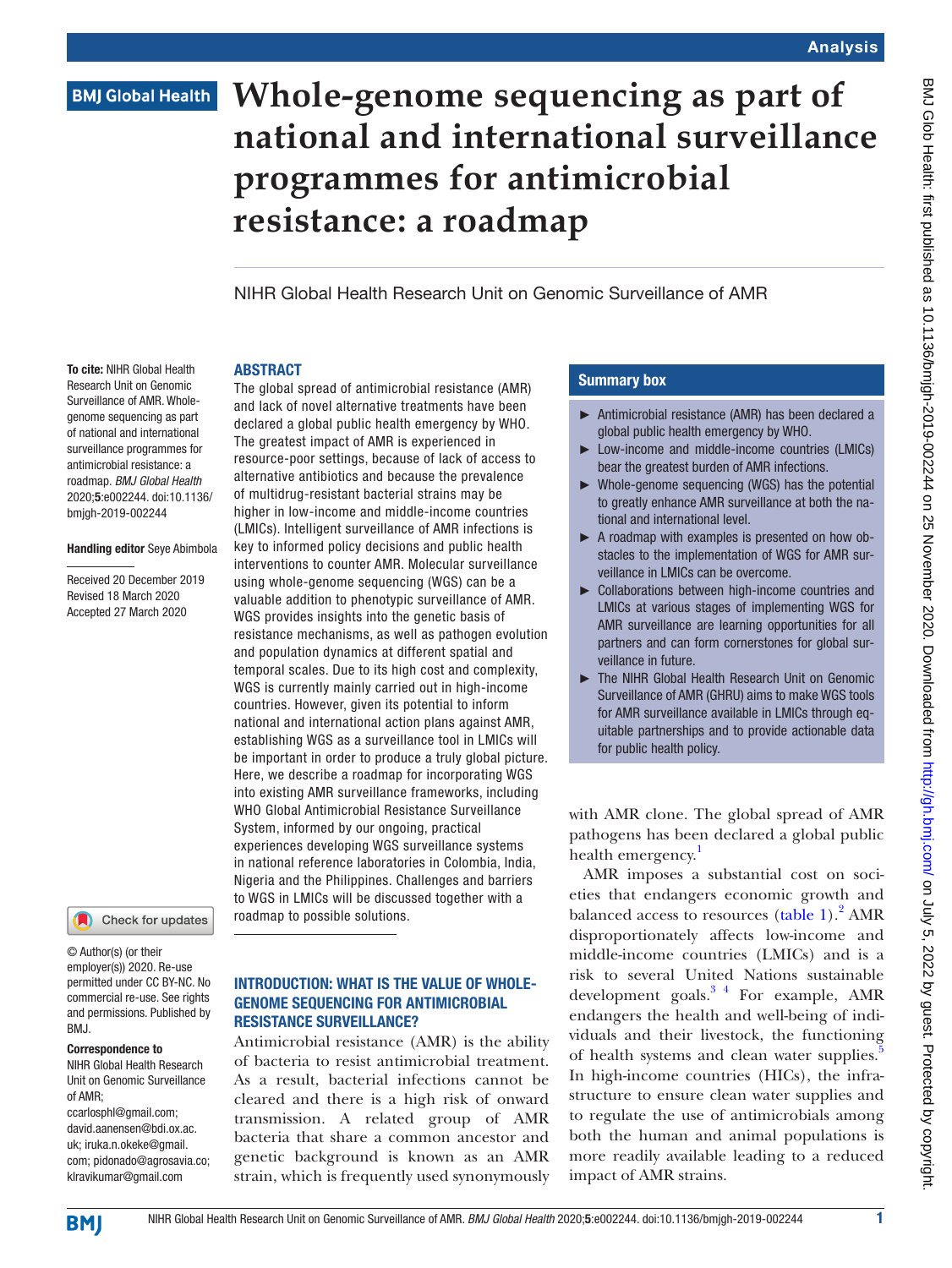<span id="page-1-0"></span>

| Table 1 Summary of how AMR adversely affects a number of UN sustainable development goals |                                                                                    |
|-------------------------------------------------------------------------------------------|------------------------------------------------------------------------------------|
| UN global development goal (no)                                                           | <b>Impact of AMR</b>                                                               |
| No poverty (1)                                                                            | AMR strikes hardest on the poor <sup>287</sup>                                     |
| Zero hunger (2)                                                                           | Negative impact of AMR on animal husbandry <sup>88</sup>                           |
| Good health and well-being (3)                                                            | AMR endangers health, well-being and functioning of health systems <sup>89</sup>   |
| Clean water and sanitation (6)                                                            | Antimicrobials and AMR organisms are released in wastewater <sup>90</sup>          |
| Decent work and economic growth (8)                                                       | AMR causes a cost to societies that endangers growth and employment <sup>91</sup>  |
| Responsible consumption and production (12)                                               | AMR endangers balanced access to medical and environmental resources <sup>92</sup> |

AMR, antimicrobial resistance.

Applied as part of a one-health approach, wholegenome sequencing (WGS) can be used to infer transmission events between humans and animals and trace the origin of foodborne diseases. For example, a WGS study of *Salmonella typhimurium* DT104 suggests that several transmission events occurred between human and cattle populations over the past  $50$  years.<sup>[6](#page-10-4)</sup> As antimicrobial use in farm animals and release of antibiotics in the environment are suspected to affect AMR in human diseases, one health has become an important component of action plans against AMR.<sup>[7](#page-10-5)</sup> In addition, the transmission of pathogens through the food chain from farm to fork can also be tracked. In this way, when a putative source has been identified, investigations can be carried out and transmission routes eliminated by cooperation of organisations with different realms of responsibility within the food chain. This methodology has been demonstrated, for example, in public health investigations of *Salmonella* in egg[s8](#page-10-6) and in colistin-resistant *Escherichia coli* in pigs and raw meat in China.<sup>[9](#page-10-7)</sup> It is important that the chain from farm to fork be monitored as part of National Action Plans (NAPs).<sup>[10](#page-10-8)</sup>

Reducing AMR and preventing the spread of AMR organisms requires understanding the mechanisms of resistance, transmission routes and the epidemiology of AMR organisms. $11-17$  To collect this information, WHO has built the Global Antimicrobial Resistance Surveillance System (GLASS) that collects data on eight priority pathogens at high risk of developing resistance to all available antimicrobial treatment options.<sup>1</sup> GLASS collects national-level phenotypic AMR data using WHONET, a free database software developed by the WHO Collaborating Centre for Surveillance of Antimicrobial Resistance at Brigham and Women's Hospital and Harvard Medical School supported in over 2300 laboratories in over 120 countries.

Phenotypic antimicrobial susceptibility testing (AST) determines if cultured bacterial isolates grow in vitro in the presence of a specified concentration of a given antimicrobial agent. Phenotypic data include the minimum inhibitory concentration of an antimicrobial that prevents growth of the tested bacterial isolate or zones of growth inhibition collected from disk diffusion tests. AST results provide important information for clinical management and surveillance but no direct information

about resistance mechanism, transmission routes or pathogen evolution.

Molecular surveillance data based on bacterial DNA sequence information can be a valuable addition to a national surveillance system, and a complement to phenotypic surveillance by providing more detailed insights into the epidemiology of pathogens, including AMR strains. Using WGS achieves superior reproducibility and resolution compared with other molecular surveillance methods allowing not only for the possible origin of the host bacteria to be determined but also the genetics of the loci responsible for resistance to be investigated. WGS has become a key technology for understanding pathogen evolution and population dynamics on different spatial and temporal scales.<sup>19</sup> Additionally, WGS can determine other pathogen characteristics of public health importance, such as virulence and transmis-sibility.<sup>[20](#page-10-12)</sup> Knowledge of these characteristics can improve the management of disease outbreaks and epidemics and have a direct impact on the health of individuals within a region.

WGS captures neutral evolution as well as the evolution of AMR determinants and can therefore be used to infer the origins and transmission routes of AMR strains. The ability to infer bacterial evolution and transmission routes from WGS data is important because frequently only a fraction of infections is captured and sequenced rather than the entire transmission chain. For example, a WGS study of early MRSA isolates revealed that the *mecA* gene that renders *Staphylococcus aureus* resistant to the second-generation β-lactam methicillin originally arose 14years prior to the first clinical use of methicillin, presumably as an adaptation against the use of firstgeneration β-lactams[.21](#page-10-13) Another WGS study on MRSA proved that transmission of MRSA is not restricted to events within the same hospitals but increases proportionally with the number of patients referred between different hospitals.<sup>[22](#page-10-14)</sup>

The same methods used to construct phylogenetic trees of patient isolates can be used to estimate important epidemiological parameters, such as the basic reproductive number  $\mathbf{R}_0$  that describes how many secondary infections can arise from one primary case.  $R_0$  indicates how fast an infection spreads through a population (transmissibility) and how difficult it is to contain.<sup>6 23</sup> Even though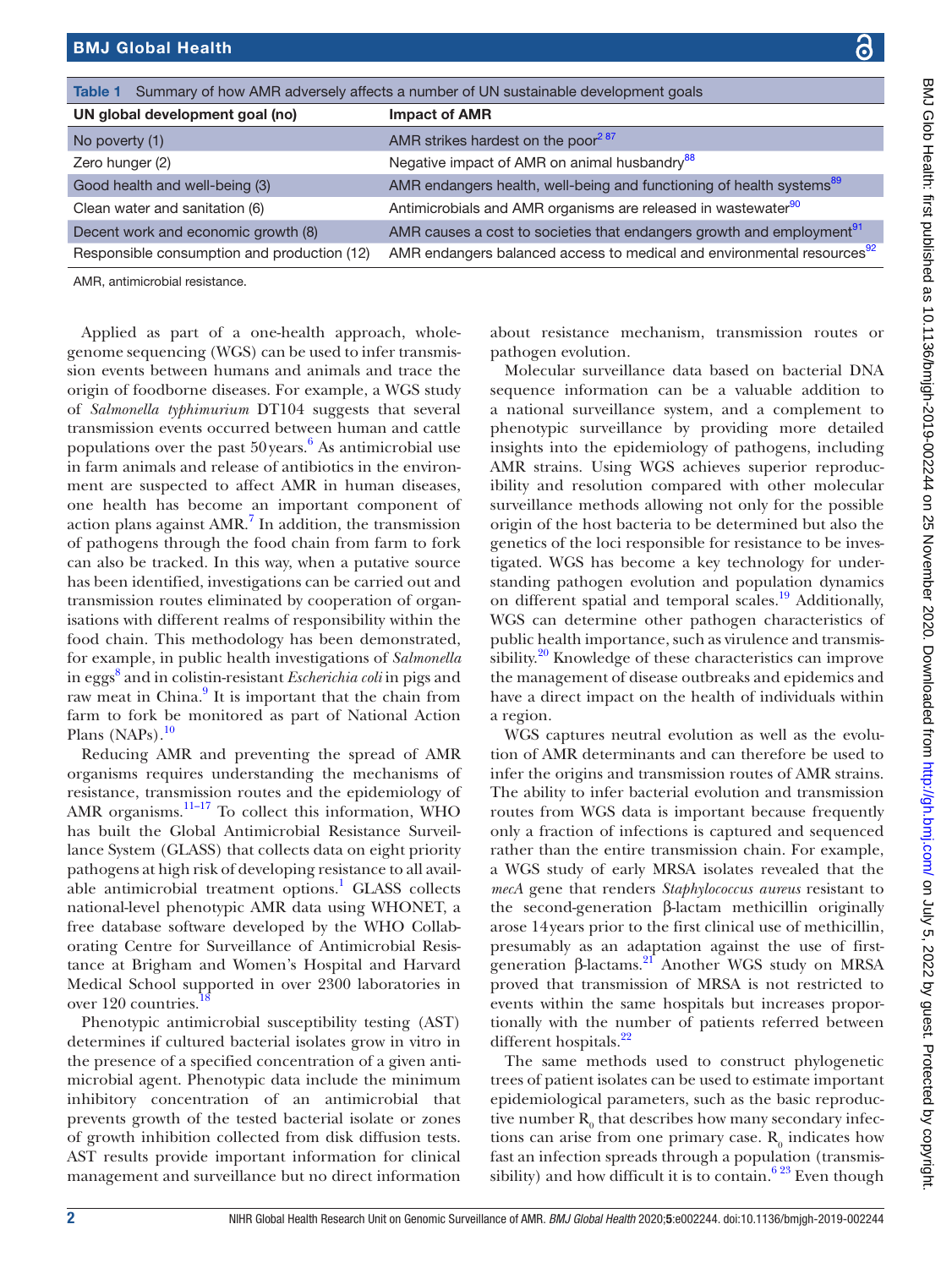it can be difficult to determine  $\mathsf{R}_{\scriptscriptstyle{0}}$  from genetic information from fast-growing bacteria, phylogenetic analysis of WGS data from *Mycobacterium tuberculosis* isolates has been used to estimate  $R_0$  in a tuberculosis (TB) outbreak in a low-burden environment in Canada.<sup>[7](#page-10-5)</sup>

AMR emerges and spreads within observable timescales. Therefore, constant monitoring of the population structure of known pathogens facilitates a targeted response to emerging high-risk clones. A high-risk clone is a genetically uniform group of bacteria that by common ancestry share the same critical resistance mutations and genes making them resistant to one or more standard treatments. Highrisk clones can be identified from WGS data based on clonal relatedness and abundance and inferring virulence and resistance profiles from gene content.<sup>8</sup>

It has been argued that continuous surveillance is more cost-effective for preventing disease outbreaks than attempts at predicting potential new pathogenic strains from available sequence and epidemiological data.<sup>[9](#page-10-7)</sup> In combination with phenotypic surveillance and epidemiological data, evidence from WGS data can be used to strengthen programmes for infection prevention and control, inform emergency responses and refine clinical decision making by lending further evidence on the origin of resistant clones that are dominant within a geographical region or globally.

In some circumstances, WGS data may allow for preemptive actions against AMR spread. by aiding the development of rapid and sensitive molecular diagnostics that can detect AMR and be employed as point-of-care tests (POCTs). For example, quinolone-resistance in *Neisseria gonorrhoeae* is generally associated with known mutations in the *gyrA* and *parC* genes, which could be exploited to design a molecular POCT for quinolone resistance.<sup>[10](#page-10-8)</sup> Another example for the development of POCTs with the help of WGS is TB.<sup>[24](#page-10-15)</sup>

#### What are the benefits of incorporating WGS into AMR surveillance programmes in LMICs?

LMICs are disproportionately impacted by AMR. An important driver of AMR in LMICs is unregulated antimicrobial use and the sale of counterfeit products. $25-27$ Sanitation is frequently poor and waste water enters the environment untreated.<sup>28</sup> A recent study in New Delhi found that the concentration of 28 tested antimicrobials exceeded  $0.1\,\mathrm{µg}/\mathrm{L}$  in some of the city's aquifers. Most water bodies had antimicrobial concentrations greater than  $0.01 \mu g/L$ .<sup>29</sup> The majority of LMICs are located in tropical/subtropical regions and have above average biodiversity levels. $30$  Therefore, the risk of AMR arising through the mixing of different species and bacterial strains is potentially high. For instance, a study from Vietnam found that rats and shrews captured on livestock farms harboured eight times more multidrug-resistant (MDR)  $E.$  *coli* strains than mammals caught in the wild.<sup>[31](#page-11-3)</sup> For these reasons, the evolution of AMR in LMICs should be carefully monitored.

Agriculture and livestock farming play a major role in the economies of most LMICs. The interactions between humans and farm animals in LMICs are complex and the use of antimicrobials in farming is largely uncontrolled. $26$  Consequently, the risk of AMR epidemics in food animals and transmission between humans and livestock along various points in the food production chain is high, but poorly understood.<sup>10</sup> WGS studies can untangle the processes that lead to the emergence and spread of AMR organisms in human-livestock interactions and identify novel resistance mechanisms in animal pathogens. $3^{2}$  The benefits of comprehensive AMR surveillance in LMICs will extend to the animal health and agricultural sector. Hence, AMR surveillance can suggest measures to maintain and boost economic growth and resource preservation in affected countries. One example of an integrated food safety surveillance programme that can be expanded by incorporating WGS is the AGROSAVIA (the Colombian Institute for Farming and Livestock Research, previously under the name of COIPARS).<sup>[33](#page-11-5)</sup>

WGS has been successfully applied to identify drivers of AMR burden, including in LMICs. For example, WGS data from *E. coli* isolates from children in South Asia and sub-Saharan Africa found that 65% of isolates were resistant against three or more antimicrobial classes and that resistance correlated with geography and antimicrobial usage, rather than lineage. AMR genes were frequently colocated which could facilitate the acquisition of MDR by as yet susceptible bacterial strains.<sup>[34](#page-11-6)</sup> This implies that antimicrobial use drives high rates of AMR and that acquired AMR genes can be lost again in bacterial lineages if antimicrobial exposure ceases for long enough.

Coinfections with other pathogens, especially immunosuppressive agents, such as HIV and undernutrition, contribute to the disease burden imposed by AMR in some LMICs. For example, invasive nontyphoidal Salmonellosis has been shown to be a common cause of febrile illness in HIV patients in Kenya.<sup>[35](#page-11-7)</sup> The majority of sequenced *Salmonella* isolates in this study were found to be MDR.

[Figure](#page-3-0) 1 illustrates how building local partnerships among LMICs and between LMICs and HICs can lead to a 'virtuous circle' in which improved local capacity for AMR surveillance using WGS, enhanced reference databases and scientific research all feed into each other to produce added value locally for public health policy and AMR control.

Although LMICs are the most affected by AMR, efforts to lower the burden of AMR in LMICs will have global benefits. High rates of international movement of people and livestock facilitate the spread of AMR organisms across borders. For example, Cohen *et al* used WGS data to identify movement of MDR *M. tuberculosis* between high-incidence and low-incidence countries, although the WGS data were not dense enough to infer directionality.[36](#page-11-8) Designing impactful strategies to counter AMR at the regional and global level requires an adequate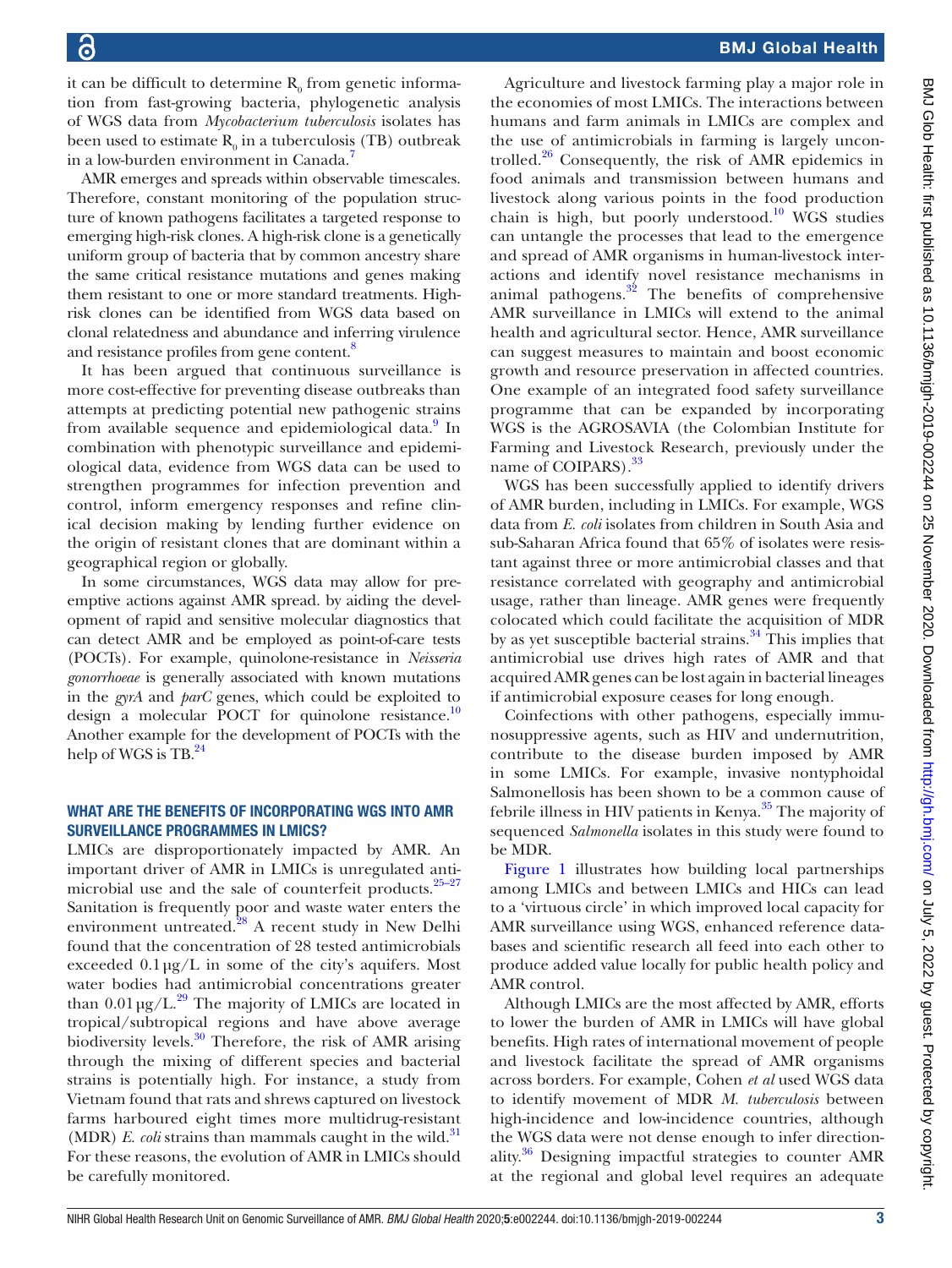

<span id="page-3-0"></span>Figure 1 Virtuous circle of improved local capacity for WGS for AMR surveillance, improved reference databases and scientific research. Expanded capacity for AMR surveillance locally in LMICs (and HICs), including systematic sampling of resistant isolates, quality control and collaborative networks will improve and extend reference databases of AMR organisms which will drive scientific research and lead to new science-driven engineering solutions that in turn can improve the use of WGS for AMR surveillance. Together these three interlocking systems can lead to improved public health policy and AMR control and technological innovation. AMR, antimicrobial resistance; HICs, high-income countries; LMICs, low-income and middle-income countries; WGS, whole-genome sequencing.

assessment of AMR burden, identifying hotspots of AMR emergence and tracing dominant transmission routes.

Improved surveillance can reduce unnecessary use of standard and reserve antimicrobials and allow the use of narrow spectrum drugs, all of which reduce selective pressure for resistance. Collecting this information requires a potent surveillance system that generates high-quality, standardised data. WGS is one of the most data-rich surveillance technologies and can be a valuable supplement to existing national surveillance. As the costs for WGS continue to fall, an increasing number of countries are expected to incorporate WGS into national AMR surveillance programmes. $37-39$  Eventually, these national surveillance programmes will contribute to building a global AMR surveillance network that, in addition to quantifying the extent of AMR in various parts of the world, will trace the emergence and spread of AMR within and across countries.<sup>40</sup> These data also feed into building and improving global tools that enable LMICs to access data in real time and contribute to global surveillance in the long term. To start building a global AMR surveillance system, the most highly affected regions need experienced and trained personnel. Therefore, investing in expanding AMR surveillance and in improved technologies, such as WGS, in LMICs should form an integral part of any long-term global strategy for AMR control.

#### Developing a roadmap to establish AMR surveillance in LMICs

WGS contributes an important new dimension to surveillance systems, including for AMR. Policy-makers are starting to explore big data for precision public health, combining traditional medical data with novel data and technologies from fields including genomics, enabling a better understanding of disease pathogenesis and more targeted diagnoses and treatments. $41$  With new guidelines and publicly accessible tools available giving countries real-time access to global pathogen information, countries have an opportunity to consider how WGS can be implemented as part of their broader surveillance systems.

Every country has a different context and organisational model for surveillance, including for AMR. Based on our experience, we recommend that there are four steps that are important to establishing WGS within a surveillance system. These steps can be regarded as a 'roadmap' for countries looking to adopt WGS and can be flexibly adapted to each country's surveillance system.

#### First step: commitment

Most countries have commitments under the International Health Regulations, and to global strategies for AMR, including through WHO GLASS. It is important to have local and national commitment to establishing WGS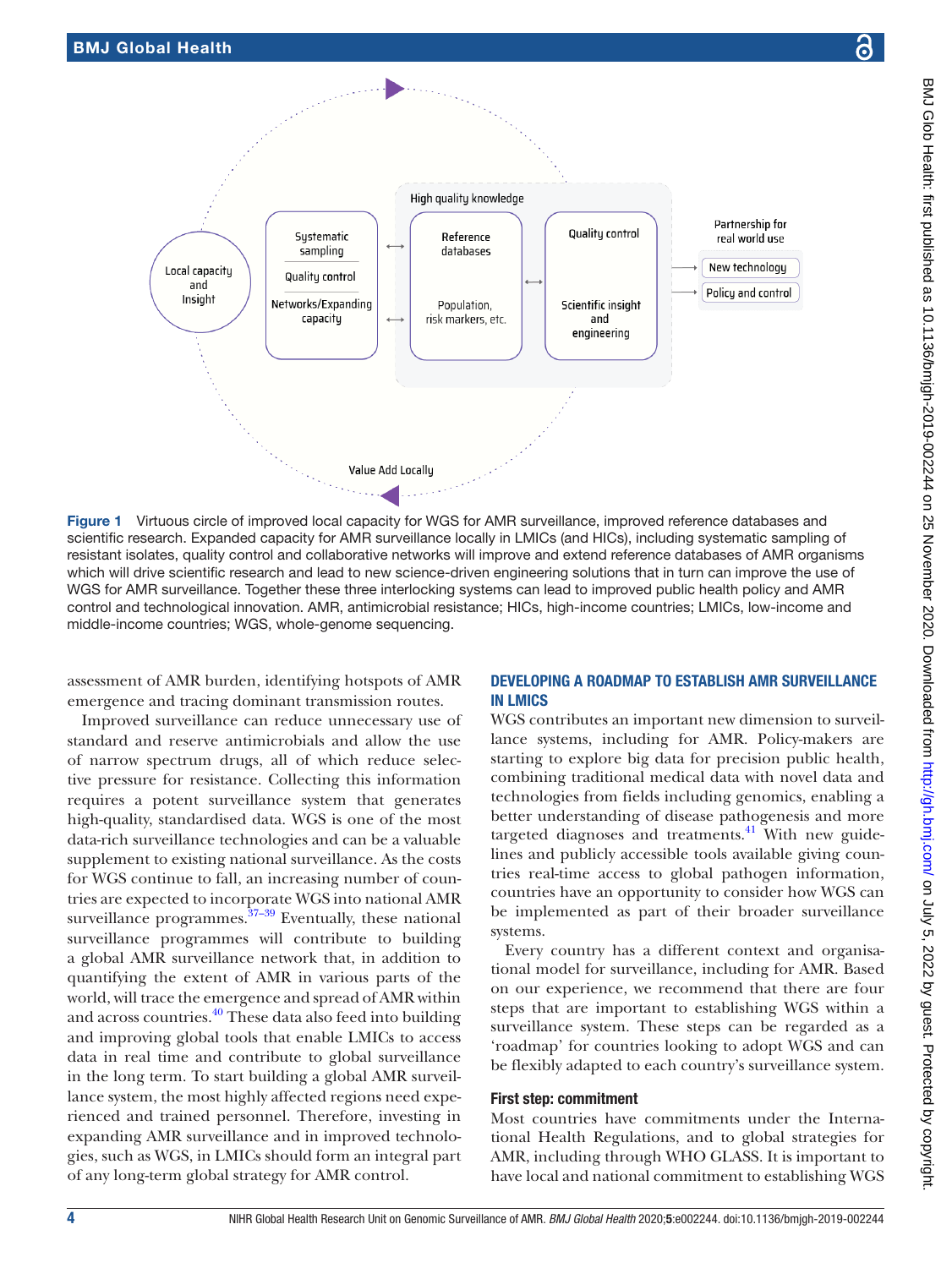as a surveillance tool in (LMICs) within these broader systems as a first step. In our experience, commitment by the hosting organisation was an important first feature to establish WGS as a feature within each surveillance system. The experiences of other countries currently implementing WGS within their surveillance systems was an important aspect of making the business case for implementation.

#### Second step: assessment

An important second step in all countries with whom we have worked has been a system assessment of how WGS could be developed for use within existing surveillance systems. System assessments of laboratories, bioinformatics and supporting management systems proved a useful second step for the countries with which we worked, identifying how systems could work together, as well as gaps and needs. For example, WGS can be developed for use in a complementary way with existing phenotypic AST to contextualise bacterial isolates within the background population obtained from retrospective sequencing and the cumulative data from ongoing sequencing.

#### Third step: technical development

This step establishes the technical capacity within a country to sustain WGS for the long term. Across our work, this has included capacity building for locally,led research projects by providing resources and training, the development of sampling frameworks to address national public health and research needs, data collection to identify high-risk bacterial lineages and AMR genes, provision and integrated use of open-access tools for genomics analysis and data visualisation to understand the distribution of bacterial lineages.

Technical guidance and tools are globally available to support the development of WGS for AMR surveillance. WHO technical guidance $32$  is available to support the introduction of molecular methods in LMICs. In addition, open-access tools enable health professionals and policy-makers real time access to, and sharing of, genomic pathogen data for national AMR surveillance. Tools such as Pathogenwatch $33$  and Microreact<sup>42 43</sup> enable epidemiological data to be combined with genomics to inform pathogen control strategies and interventions on a local, national and international scale.

A starting point for technical development is to establish a reference database including WHO priority pathogens and species of local importance. This can be achieved by retrospectively sequencing stored isolates that have ideally been collected in a structured way, including those which are susceptible to antibiotics. This is important to discern whether AMR strains originate from pre-existing locally circulating susceptible strains or are imported.

An appropriate prospective sampling strategy can be developed based on identified public health and research needs. Sampling strategies should include both passive

surveillance and targeted surveillance of outbreaks and unusual isolates. Passive surveillance can be based on structured surveys in which susceptible and resistant isolates are sequenced to obtain an overview of the population genetic background of circulating bacterial strains. The combination of passive and targeted surveillance can identify putative high-risk clones through the prediction of resistance, virulence and global spread of bacterial lineages.

Capacity building is an essential step at this stage to support WGS within the emerging surveillance system. In our group of countries, workshops and training that included other countries' experiences were highly beneficial for developing and maintaining a solutions perspective as challenges were experienced. This challenges-and-solutions approach is detailed further in the following sections.

#### Fourth step: create a business plan and standard operating practice for WGS to ensure long-term sustainability

A business plan covering laboratory, bioinformatics, data flow and financial management is useful to integrate WGS as part of the broader surveillance system. At a practical level, partner countries created a range of sustainable business practices including standard operating and supply chain procedures, quality assurance (QA) and reporting processes, as well as ongoing capacity development, and processes for ongoing governance and financial sustainability. The workflow components that need to be put into place, the associated training and quality assessment that are necessary to efficiently use WGS for AMR surveillance are suggested as a practical business planning framework in [figure](#page-5-0) 2.

Integrating WGS within national surveillance systems is an opportunity underpinned by global technical standards and open-access tools. However, it is not without challenges. In the following sections, we review both the challenges and solutions of integrating WGS as part of AMR surveillance, based on our ongoing experiences in developing such surveillance in National Reference Laboratories in Colombia, India, Nigeria and the Philippines.

#### WHAT ARE THE MAIN CHALLENGES TO WGS SURVEILLANCE IN general?

Despite its promises, WGS surveillance for AMR in bacterial pathogens poses a number of challenges. In this section, we discuss overarching challenges for the application of WGS for AMR surveillance in any setting. In the following section, we cover the logistic and operational challenges faced by LMICs wishing to incorporate WGS in their AMR surveillance system.

WGS in itself does not test for AMR phenotypes. Consequently, it can only detect known resistance genotypes, or genetic variants that are very similar to known resistance genotypes. However, for species with a well-characterised genome, such as *Salmonella enterica*, in silico prediction of AMR phenotypes from WGS data with very few discrepant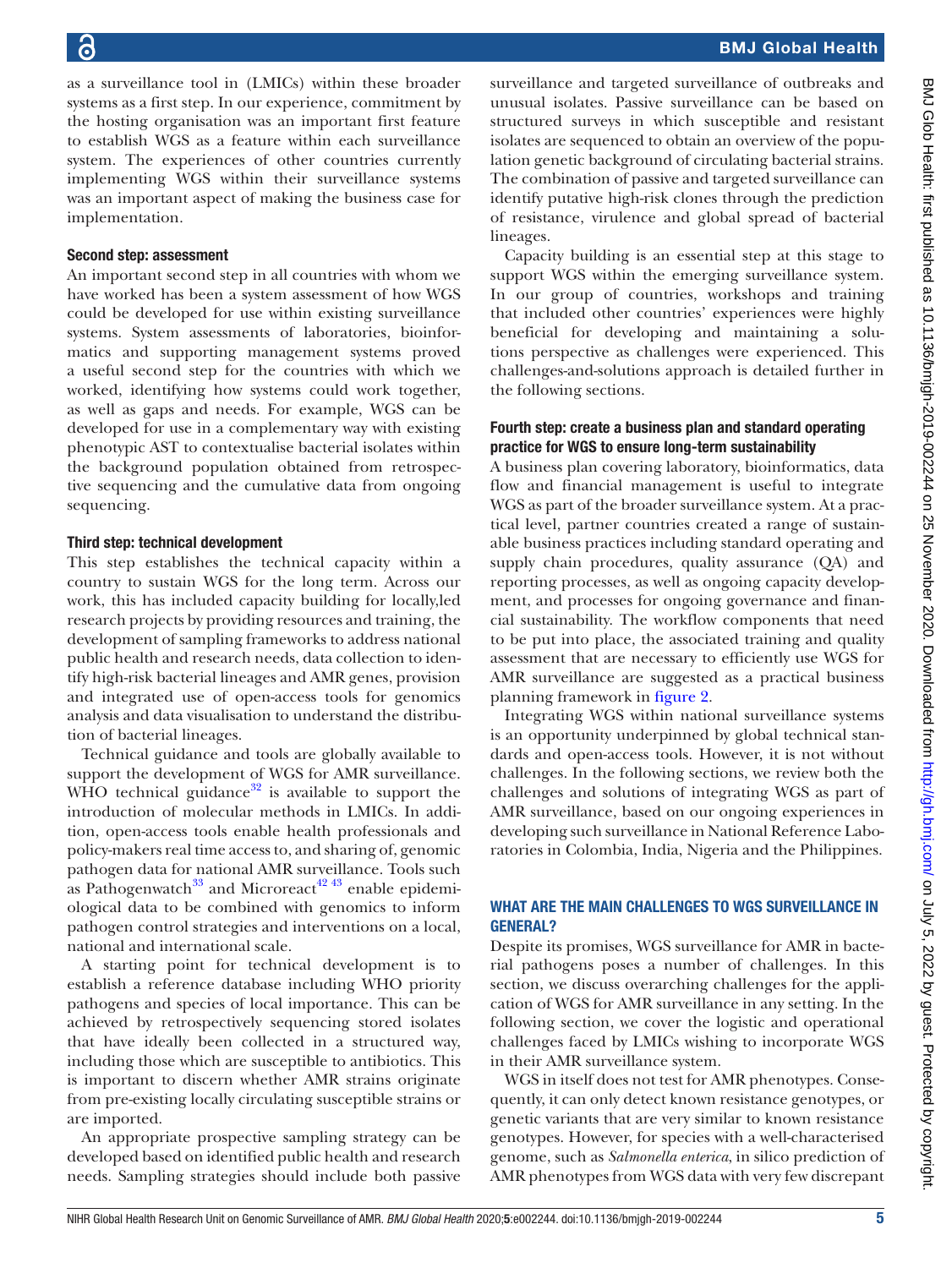

<span id="page-5-0"></span>Figure 2 Workflow components required to implement WGS for AMR surveillance. AMR, antimicrobial resistance; AST, antimicrobial susceptibility testing; WGS, whole-genome sequencing.

results is possible and can be an effective replacement for phenotypic testing[.44](#page-11-13) A comparison of different bioinformatic methods has shown that there is high concordance in predicting AMR and virulence factors in *S. aureus, Salmonella* and other pathogens.[45–49](#page-11-14)

Given the variety of WGS technologies available and differences in laboratory settings, external QA (EQA) or performance testing of laboratory procedures is important to ensure that results generated by different laboratories are comparable. EQA usually has laboratories analyse the same set of known, well-characterised bacterial strains. The results produced by different laboratories are compared with predefined quality markers assessing the laboratories' ability for DNA preparation, library construction and eventually sequencing and the performance in identifying epidemiological markers. $50$ EQA should be done for all bacterial species for which WGS surveillance data is to be collected. The number of different subsequent steps in WGS and the variety of available WGS platforms makes EQA for WGS nontrivial.[38](#page-11-16) For global surveillance projects, EQA protocols with agreed common and standardised quality markers will have to be developed that are applicable in different countries with varying laboratory capacities and varying levels of previous experience with WGS analysis. EQA should ultimately test a laboratory's ability to predict antimicrobial susceptibility from genomic data given a set of strains with known phenotypic AMR profiles. An additional level of assessment could be to test if the laboratory can determine which resistance loci and alleles are present. This requires EQA strains with high-quality closed genome sequences where the 'true' sequence of all loci has been confirmed through high-depth, long-read

sequencing technologies. In addition, EQA strains also need a reliable, high-quality AST profile. The Global Microbial Identifier Consortium and GenomeTrakr have piloted proficiency testing protocols for DNA extraction, library preparation, WGS, assembly, phylogenetic analysis and detection of AMR genes.<sup>[51](#page-11-17) 52</sup> A full roll-out of the protocols is currently underway.

A related problem in the implementation of WGS for AMR surveillance is contamination of samples, equipment or reagents with DNA that does not belong to the isolate to be tested. WGS relies on highly sensitive assays that could amplify signals from contaminating DNA and hence lead to erroneous results.<sup>[53](#page-11-19)</sup> The risk of contamination can be reduced by partitioning the laboratory space into separate areas for pre-sequencing, sequencing and postsequencing work steps and establishing a unidirectional workflow. Moreover, the use of negative controls can give an indication of whether  $contamination$  has occurred. $54$  More recently, various software tools have become available to detect and remove suspected contaminating sequences from microbial WGS data.<sup>55-57</sup>

Most WGS studies so far have focused on reconstructing transmission chains from past events. $58$  Applying WGS prospectively to predict emerging trends in AMR organisms is more challenging, not least because of the difficulty to discern an evolutionary signal in the data from genetic background noise in the microbiological population.[59](#page-11-23) Nevertheless, a recent study at a tertiary care hospital in Germany showed that WGS surveillance of MDR isolates of *S. aureus*, *E. coli*, *Enterococcus faecium* and *Pseudomonas aeruginosa* was not only feasible but also costeffective. WGS surveillance allowed for changes in the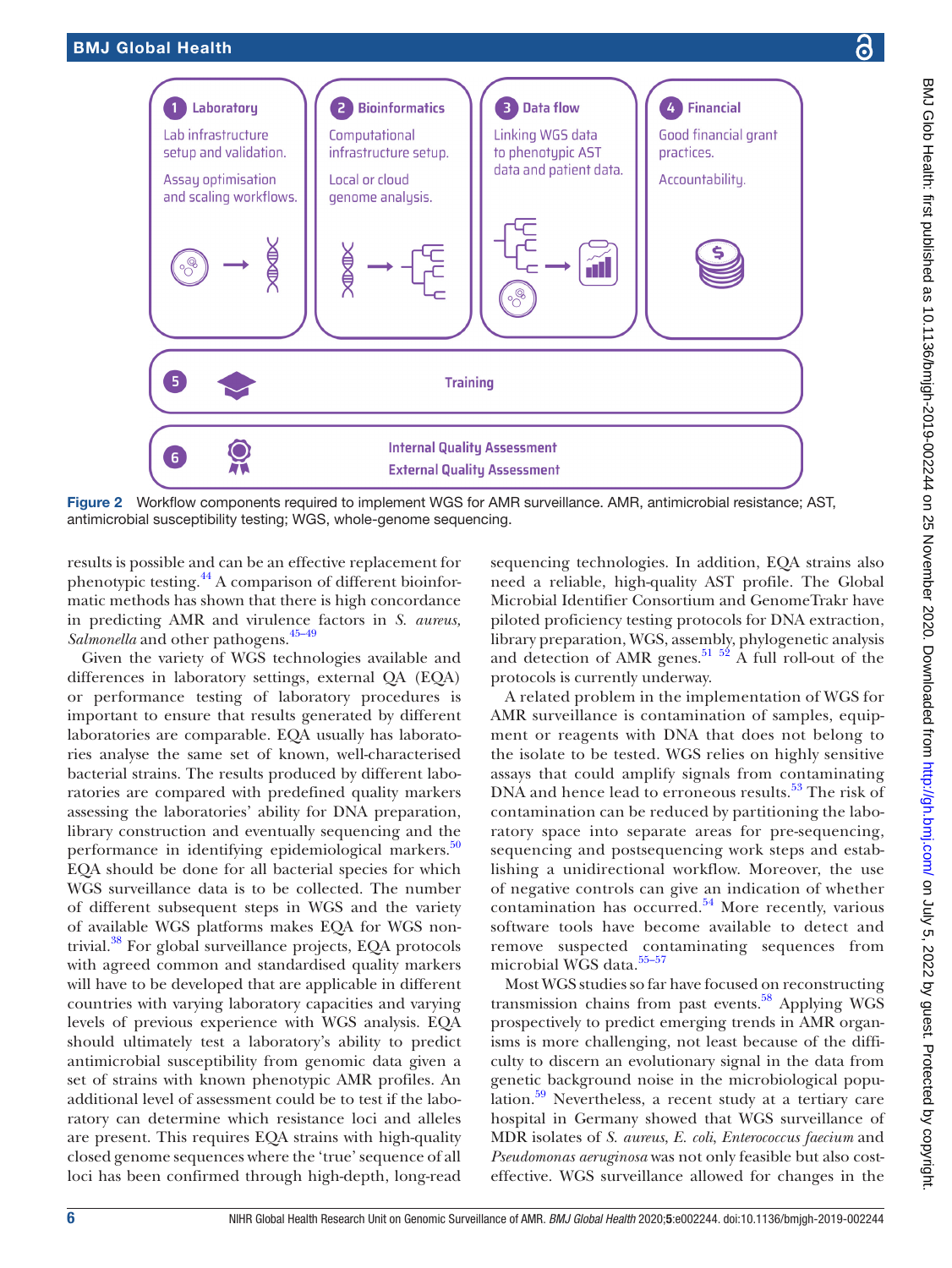isolation policy of infected patients that led to cost savings of more than  $\epsilon$ 200 000 over a 6-month time frame.<sup>15</sup>

Another challenge to implementing WGS as a surveillance tool for AMR is data accessibility. While WGS data is digital and can easily be shared, metadata that is crucial for interpreting WGS results is mostly distributed across multiple unlinked databases and not standardised. $60$ Metadata in this context comprises patient data (eg, age, gender, symptoms, geographical location), information on the microbiological sample (eg, sample type, date, anatomical location) and information on the laboratory techniques used to extract and sequence DNA together with quality indicators. Frequently, a trade-off between data accessibility and concerns for patient privacy exists. $61$  There is a need for efficient and secure platforms that facilitate the integrated analysis and interpretation of WGS data with standardised and anonymised metadata. An example for such a platform is the NIAID TB Portals Programme database repository (TB DEPOT) that contains clinical, socioeconomic, laboratory and genomic data.<sup>[62](#page-11-26)</sup>

#### What are the main challenges to implementing WGS surveillance in LMICs?

Besides the inherent technological challenges described in the previous paragraph, LMICs face their own set of practical difficulties in implementing WGS for AMR surveillance. Although the technology is available, policymakers may be reluctant to invest in it because they do not recognise the added value that WGS can bring to health systems. These issues need to be addressed, but we are not going to discuss them here. The problems around political buy-in and societal trust for WGS in public health and possible solutions have been discussed for TB surveillance in Jackson *et*  $a<sup>63</sup>$  $a<sup>63</sup>$  $a<sup>63</sup>$ , for human genome sequencing in Tekola-Ayele and Rotimi, $64$  and for rabies surveillance in Brunker *et al*. [65](#page-11-29) Instead, we focus on the logistic and operational aspects illustrated in [figure](#page-5-0) 2.

#### Laboratory

The first major obstacle faced by many LMICs is the need for a high-performing microbiology laboratory which is not always a given. $66$  For example, sterility of samples and workspaces can be difficult to maintain. Moreover, resource constraints may hamper a laboratory's ability to set up microbiological cultures from which the substrate for many sequencing technologies is grown.<sup>[67](#page-11-31)</sup>

The second major issue is the cost of laboratory equipment and machines. Next-generation sequencing machines are expensive in HICs, but paradoxically, because of supplier-based pricing models that weigh product prices against demand, they can be even more expensive in LMICs. Country-specific regulatory and administrative procedures have to be considered when planning to implement WGS surveillance. For example, laboratory equipment can only be purchased from

state-approved suppliers which may further limit available options for WGS technologies in LMICs.

In addition to the initial purchase costs, laboratory equipment and machines need reagents, maintenance and infrastructure that is frequently absent in LMIC settings. For example, sequencing machines need continuous electricity supply, chemical reactions need to be prepared with laboratory-quality clean water and occur at specified optimal temperatures, and many reagents and DNA need to be cooled while stored. As an example, the total cost of installing GeneXpert MTB/RIF for TB diagnostics at several sites in Nigeria was more than twice as much the basic price for installation of the machine alone in a high-income setting.<sup>[68](#page-11-32)</sup>

In some cases, LMICs acquire laboratory equipment, such as sequencing devices, with the help of international collaborations that provide funding and logistic support. For example, the Philippines purchased a sequencing device for AMR surveillance as part of a UK National Institute for Health Research (NIHR)-funded collaboration with the Centre for Genomic Pathogen Surveillance  $(CGPS)$ .<sup>[13](#page-10-19)</sup> Apart from the high purchasing costs (US\$215 000 for the sequencing device plus US\$160 000 for presequencing and postsequencing equipment and US\$6000 for renovations that were necessary to set up a sequencing laboratory), the Philippines initially faced the problem of finding a local supplier. Some reagents could not be purchased locally and had to be bought and shipped by UK collaborators. The problem with this solution is that it is not sustainable, as long-term financing for laboratory and device maintenance will have to be found and local supply chains ought to be established.

#### **Bioinformatics**

Analysing the outputs from sequencing requires significant computing resources. A laboratory setting up a WGS service is faced with two options: either build and maintain local infrastructure that has sufficient computing power for the likely sample throughput or upload the data to computing resources hosted elsewhere. The cost for local setup will be between the equivalent of a minimum of ten and many tens of thousands of dollars, and there are both known (power and cooling) and unknown (component replacement) ongoing costs which are often overlooked, yet significant. As the infrastructure in many LMICs cannot provide all of these requirements, laboratories may have to spend additional resources and space on generators and uninterruptible power supplies. Data upload to online resources relies on continuously available broadband internet connection which may not be available, either. In particular, the relative cost for the same type of connection compared with the cost of living can vary significantly among countries. However, once the data are remotely available, the full economic cost of running routine genome analysis is lower than on premise solutions.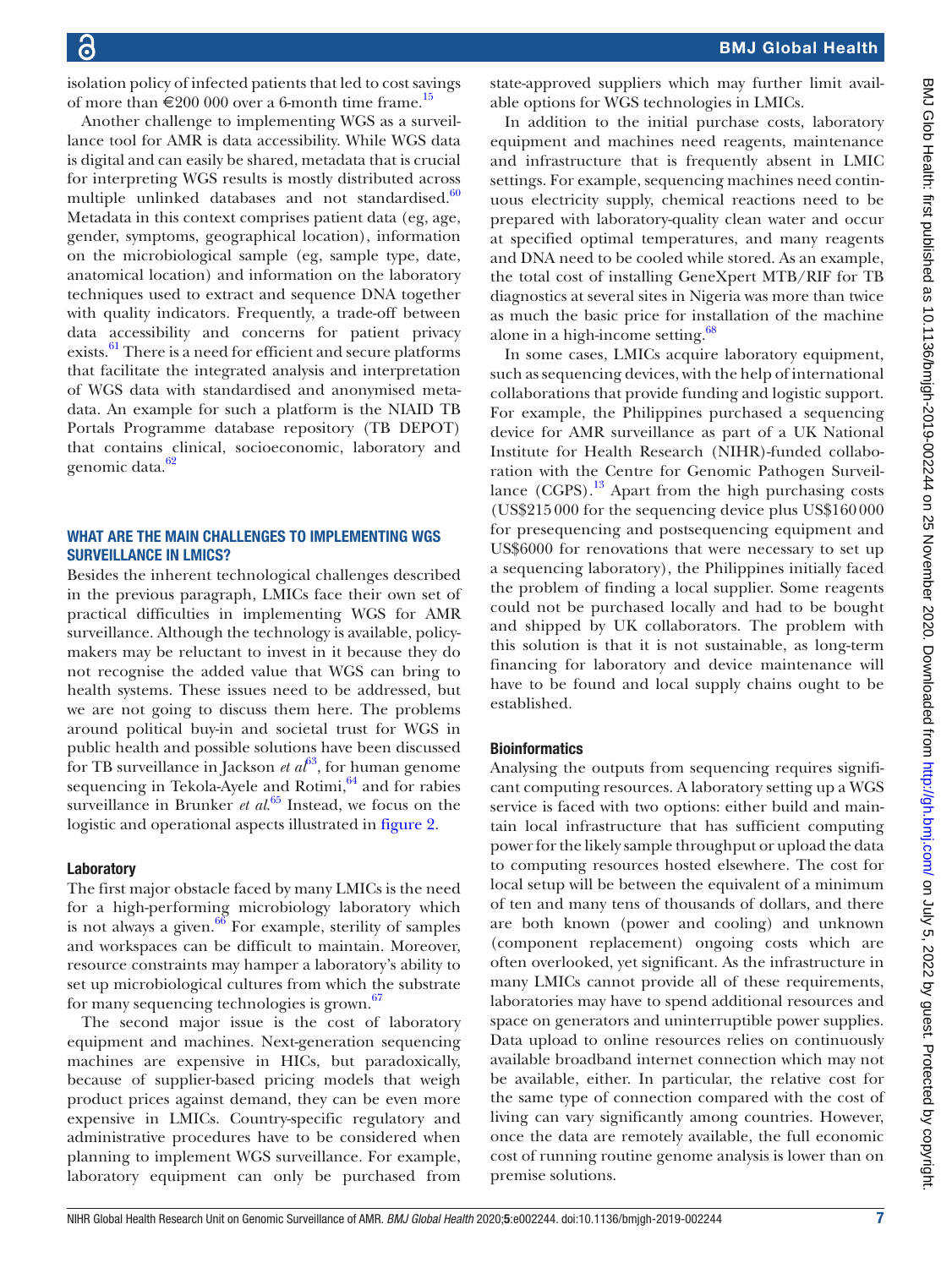#### Data flow

Currently, there is little standardisation of laboratory information management systems among different laboratories. In LMICs, data management systems are often paper based, which is error-prone and can hamper integration with digital sequence data. As most LMICs are still to implement WGS for AMR surveillance, there is currently an opportunity for developing standardised digital data management systems. At the same time, these systems must be flexible enough to be applicable in a range of different laboratory settings and pathogens. Data management systems should be based on a documented data standard and provide a user-friendly interface for linking sequence data with patient data and AST data. Moreover, they have to comply with regulations on data protection and privacy by providing options to restrict data sharing to authorised individuals and to define for how long sensitive data will be stored. Open-source free software can save costs and is also more transparent than proprietary software.

#### Financial

Building capacity for WGS surveillance of AMR in LMICs requires sustainable and flexible funding. In addition to one-off purchase costs for preparation and sequencing machines and the IT infrastructure to process and analyse sequence information, funding also needs to be secured for maintenance and servicing of laboratory machines and computational servers. Ordering machines and equipment, hiring staff and satisfying regulatory procedures all take time, especially when a WGS surveillance laboratory is set up for the first time. Therefore, grants will have to be flexible enough to accommodate delays in timelines and work packages. At the same time, grant approval and management must follow ethical and accountability standards. Formal procedures to ensure these standards may have to be put into place.

#### **Training**

Another major difficulty for the implementation of WGS surveillance in LMICs is the lack of trained personnel. Within-country expertise may be lacking both for laboratory scientists with genomics experience and bioinformaticians. Even if qualified bioinformaticians can be found, they often lack desirable epidemiology and microbiology training. Conversely, epidemiologists frequently lack the necessary bioinformatics skills to implement WGS surveillance. An associated concern is the lack of funded permanent positions in many LMICs which hinders the recruitment and retention of trained staff. In addition, even given the availability of trained staff, developing standard protocols for sequencing and genome analysis is a non-trivial task. If the regulations on handling biological specimens are complex, trained administrative staff may have to be hired in addition to specialist scientific staff. Similarly, administrative staff trained in accounting and ethical grant management will be required.

#### Quality assessment

Many LMICs do not yet have an NAP for AMR surveillance or a functional surveillance system. Consequently, implementing WGS surveillance may not be a priority. However, laboratories that do conduct WGS surveillance should be required to pass an EQA exercise before they form part of a national surveillance system to ensure the collection of high-quality, reliable data. Several national and international AMR surveillance networks and public health institutions have established standards that can be used for proficiency testing, for example, PulseNet, Gen-FS, CDC, FDA, GMI. $50\frac{69-71}{2}$  EQA standards need to be stringent enough to ensure good-quality sequence data and reliable analysis results. However, there is a risk that strict standards at the laboratory level will exclude LMIC laboratories from participating in surveillance networks. An alternative solution could be to initially perform quality testing at the sequence level, while simultaneously providing support to improve laboratory standards. Optimising assays in new WGS laboratories to meet accreditation criteria will take time that needs to be taken into account when setting up surveillance systems.

Where local laboratories cannot be accredited as sequencing centres, another solution could be to ship samples to a centralised laboratory for sequencing. Finding a suitable courier service may be another hurdle. For example, not all couriers accept biological specimens. Moreover, DNA samples should ideally be shipped on dry ice to maintain low temperatures and thus to minimise damage to the samples. However, this method of shipping is expensive and may not be available in all countries. Thus, alternative storage and transport protocols may have to be designed and tested. Shipping samples abroad may further be subject to regulations on biodiversity conservation. In the future, this may also affect the sharing of DNA sequence information. $72$ 

#### How can barriers to implementing WGS surveillance in LMICs be overcome? Driving down time to **IMPLEMENTATION**

Having outlined the main challenges for implementing WGS for AMR surveillance in LMICs, we propose practical solutions for overcoming the challenges associated with each of the workflow components [\(figure](#page-5-0) 2).

#### Laboratory

In LMICs, the main challenge beyond the initial setup of a laboratory is keeping it up and running. To guarantee continuous operations in surveillance laboratories, stable supply chains for reagents and single-use laboratory items should be established locally. Commercial suppliers are more likely to offer stable goods deliveries if several laboratories within a country or region purchase from them. A sufficient amount of initial investment with a funding horizon of several years is required to kick-start the implementation of WGS surveillance in LMICs. Large-scale funders like the NIHR or philanthropic organisations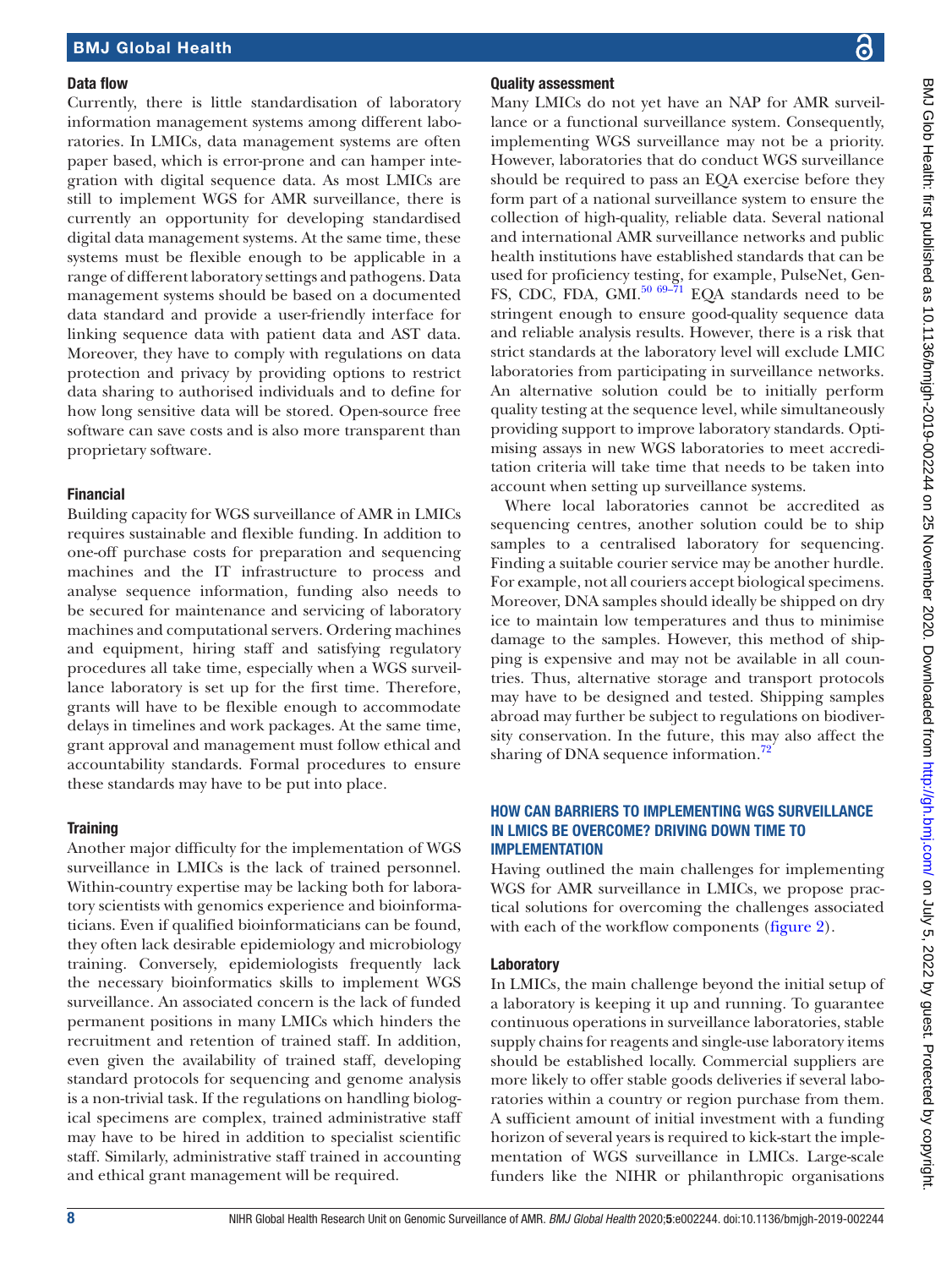may be able to exert pressure on suppliers to lower prices or offer alternative and more transparent pricing models to laboratories in LMICs.

Given resource and staff constraints, public health bodies and laboratories in LMICs will have to prioritise which bacterial isolates to sequence. However, prioritisation of isolates also occurs in HICs. For example, in the UK all *Salmonella* isolates are routinely sequenced, but not all *S. aureus* isolates.[73 74](#page-11-34) Prioritisation should be guided by what are the most urgent local public health concerns and associated research questions. Cost-effectiveness also plays a role in the decision on what isolates to sequence.<sup>75</sup> Both passive surveillance based on random sampling of susceptible and resistant isolates to establish the population genetic context of circulating bacterial strains and targeted surveillance of highly resistant and outbreak isolates are important. Background surveillance does not need to be continuous, but could be based on structured surveys as in the case for TB surveillance in many coun-tries.<sup>[76](#page-11-36)</sup> This may require a change in laboratory outlook from a diagnostic to a surveillance perspective.

#### **Bioinformatics**

If the computational infrastructure to conduct bioinformatic analysis is to be set up locally, establishing continuous supply chains for component replacement and upgrades will be important. Where technology has to be imported, custom arrangements should be simplified to guarantee timely delivery. With modern technologies such as workflow managers to describe analytical steps and containers to bundle software dependencies, the technical complexity of setting up analytical pipelines can be greatly simplified.<sup>77</sup> This allows for reproducible analyses that can be run on a diverse range of infrastructures with little configuration. For example, the same bioinformatics pipelines for genome assembly, phylogenetic tree construction, Multilocus Sequence Typing (MLST) calling and AMR prediction have been implemented in partner laboratories in Colombia, India, Nigeria, the Philippines and the UK, using Nextflow<sup>[78](#page-12-5)</sup> as a workflow manager and Docker<sup>79</sup> or Singularity<sup>80</sup> containers to ensure that pipelines are compatible with local operating systems. All bioinformatics tools that are part of each workflow are open access and open source. A recent review of bioinformatics tools suitable for workflows in both LMICs and HICs has been published by Hendriksen *et al*. [81](#page-12-8)

Where building local computing infrastructure is currently too expensive, alternatives are now available using genome analysis pipeline software and cloudbased infrastructure. Examples for cloud-based bacterial genomic analysis tools are the Bacterial Analysis Platform<sup>82</sup> and Pathogenwatch.<sup>33</sup> However, this requires financial systems within host organisations to allow payment for resource-usage-based subscription services in the cloud, such as Amazon Web Services, Google Compute Platform or Microsoft Azure. It also requires that data transfer via

a stable internet connection is reliable and not subject to capped and expensive data plans.

#### Data flow

Reference databases and software need to be developed to make genomic information accessible across clinical, public health, environmental and agricultural sectors. Such databases already exist but need to be expanded and a single standard for data entry should be agreed. Genomic and associated metadata should be open access, for example, via a data portal on a website. Some information will have to be kept confidential, for example, metadata from hospital outbreaks that could be used to identify patients. WGS data should be stored alongside phenotypic AST data and metadata linked to the isolate sequences. To facilitate the curation of joint databases, the commonalities in reporting these different data types can be assembled and pipelined. The combined analysis of connected data types will give insights into behavioural patterns or events that drive the emergence and spread of resistant bacterial lineages and high-risk clones. Existing application programming interfaces and metadata ontologies are available, for example, the Minimal Data for Matching by the Global Microbial Identifier and System for Enteric Disease Response, Investigation and Coordination by the US CDC.<sup>[83 84](#page-12-10)</sup> WHONET is the most widely used example of a database software for the curation of phenotypic AST data. It could be extended with an option to include WGS surveillance data. For example, WGS data could be stored in one of the already existing databases, and the WHONET file could contain a variable that links to the relevant database entry. This separation could also guarantee that sequence data which on their own do not contain sensitive information are easily accessible, whereas metadata which are sensitive can only be accessed by approved public health officials and scientific collaborators. A web interface based on a WHONET configuration file could be produced with a flexible option for WGS data collection. Ideally, the interface should work on portable tablets that do not need constant power.

#### Financial

Various schemes exist to standardise and simplify grant management practices and to provide accreditation for good financial grant practices, for example, the Global Grant Community.<sup>[85](#page-12-11)</sup> The initiative sets out standard guidelines that need to be followed by both grantors (institutions awarding a grant) and grantees (institutions receiving a grant). As part of the assessment process, grantees are rated according to their financial capacity, that is, how large and complex a grant they are able to handle. Accreditation reassures grantors that grantees can responsibly manage received funding. Another advantage for grantees is that once accredited they will not have to repeat the assessment process for each new grant they apply for.

#### **Training**

Joint initiatives between HICs and LMICs are great opportunities for training and knowledge transfer. To maximise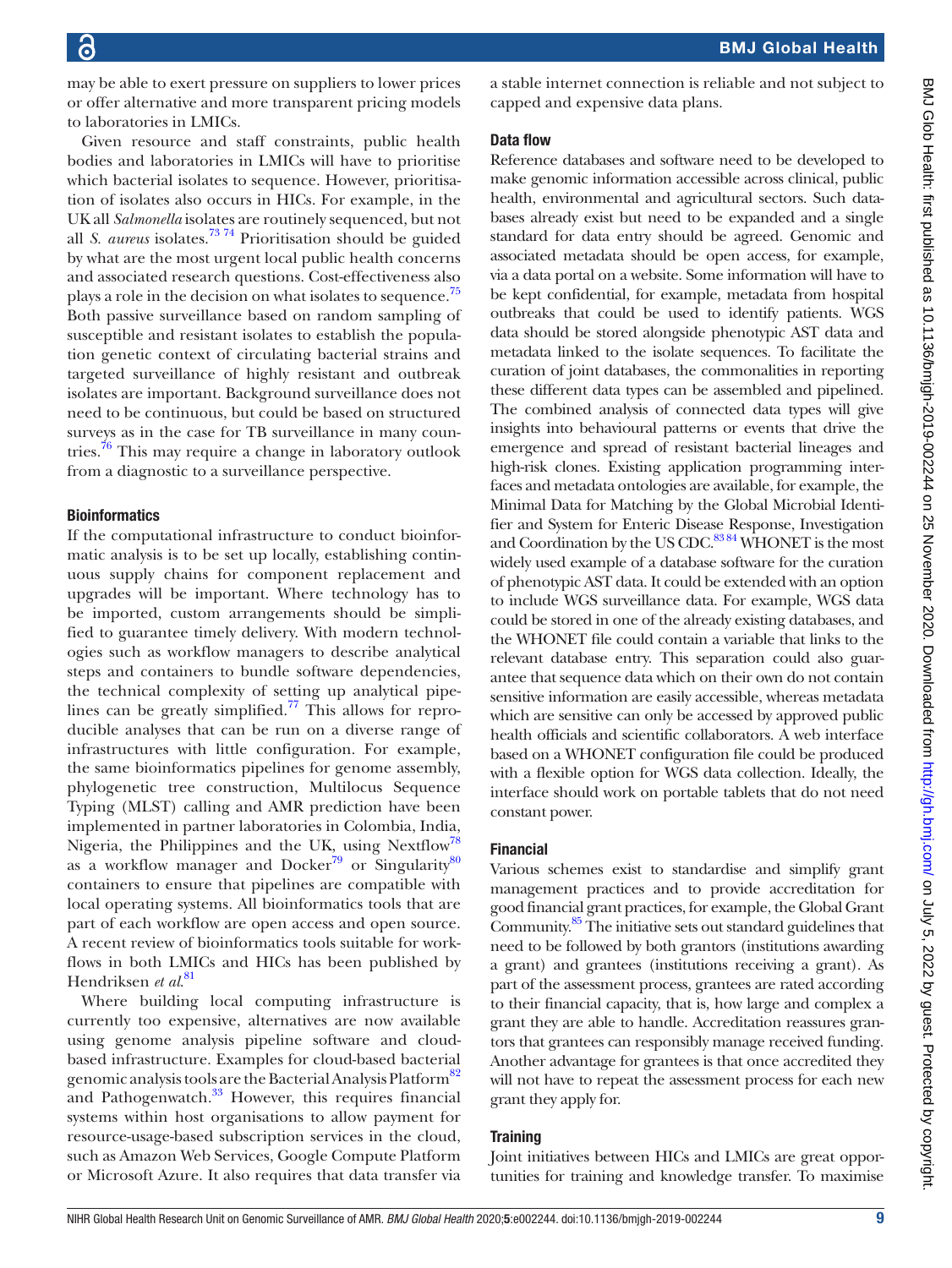utility, training programmes should be tailored to the specific needs of participating countries. The curricula should be developed in discussion with local researchers to fill skills gaps and support local research agendas. Importantly, training documents should be accessible via online services such as Google Docs so that they are both easy to share and keep up to date. Keeping the information up to date could be the responsibility of Regional Reference Laboratories in collaboration with WHO or international surveillance networks. In addition, practical exercises should not require specialist IT equipment and should run on a relatively modest local computer. The training material and course structure should be streamed and modular so that they can be adapted for scientists to become trainers of local colleagues (train-the-trainer schemes). Other programmes have emphasised the need to provide incentives for staff retention once training is completed, as failure to retain staff can lead to interruption of surveillance, for instance, the Collaborative African Genomics Network provides funding for staff faculty positions at their home universities. $86\degree$  To decrease the risk that WGS surveillance will be disrupted when a staff member leaves, training initiatives could be targeted at teams rather than individuals.

#### Quality assessment

EQA procedures should be standardised among collaborating centres to ensure that results are comparable and of high quality. The genomic-based EQA should be developed in collaboration with QA providers. Samples with known phenotypic and genotypic characteristics can be used as a standard against which the performance of a participating institute in laboratory and bioinformatics techniques can be measured.

Even though few LMICs will have the capacity for implementing WGS surveillance immediately, many more will have AMR surveillance programmes based on phenotypic testing. These programmes can be leveraged and built on to incorporate WGS surveillance later. NAPs can be developed or extended with this goal in mind. In order for WGS surveillance to become part of NAPs, standard operating procedures (SOPs) for sample collection, sample preparation, sequencing of isolates and regulatory procedures concerning access to and handling of samples and DNA sequence information will have to be developed. SOPs should take into account challenges experienced in LMIC settings and offer workable solutions. Once they are tested and approved, SOPs should be published in peer-reviewed journals to make them available to other researchers in LMICs and encourage a broader uptake of standardised protocols.

#### Conclusion: a way forward for implementing WGS surveillance for AMR in LMICs

WGS is a promising technology for AMR surveillance that can provide actionable data for public health decision making. Nevertheless, the use of WGS for public health surveillance poses a number of challenges. LMICs in

particular face high hurdles in the implementation of WGS surveillance for AMR. However, since LMICs are disproportionately affected by AMR infections and are hotspots for the emergence of high-risk clones, strong surveillance networks with the capacity for WGS in LMICs will have local and global benefits. A possible roadmap to the implementation of WGS surveillance in LMICs and building global surveillance networks is being developed, with the aim of achieving the virtuous circle sketched out in [figure](#page-3-0) 1. This virtuous circle can be boosted by the development of open source tools that help countries to strengthen their surveillance systems and access critical data in real time. The NIHR GHRU Consortium is a partnership between the CGPS (at the UK-based University of Oxford and Sanger Institute) and strategically important sites in Asia (India, The Philippines), Africa (Nigeria) and South America (Colombia) with the aim to provide actionable data for public health policy to control high-risk bacterial pathogens and to make WGS tools for AMR surveillance available in LMICs. The Philippines have already successfully implemented WGS as part of their national AMR surveillance programme and can serve as a template for other LMICs that plan to strengthen their surveillance capacity with WGS.<sup>13</sup>

The most important lessons learnt so far with regard to WGS surveillance are: (1) decision making based on surveillance requires good-quality and timely data that is representative for the whole country and sustained over time, (2) surveillance data need to be disseminated, preferably via the web (short time and low cost), (3) surveillance methods should be updated regularly and (4) high-quality surveillance has a cost. These lessons are not exclusive to WGS surveillance in LMICs but apply to surveillance programmes in general. International research collaborations between HICs and LMICs at various stages of developing and implementing NAPs for AMR surveillance are learning opportunities for all participating partners and can form cornerstones for global surveillance and research networks in the future.

Acknowledgements We acknowledge John Stelling for advice on the use of WHONET, Neil Woodford and Matthew Ellington for helpful discussions about genomic EQAs for AMR.

Collaborators Carolin Vegyari (Infectious Disease Epidemiology, Imperial College London, London, UK), Anthony Underwood (Centre for Genomic Pathogen Surveillance, Wellcome Trust Sanger Institute, Cambridge, UK; Centre for Genomic Pathogen Surveillance, Big Data Institute, University of Oxford, Oxford, UK), Mihir Kekre (Centre for Genomic Pathogen Surveillance, Wellcome Trust Sanger Institute, Cambridge, UK; Centre for Genomic Pathogen Surveillance, Big Data Institute, University of Oxford, Oxford, UK), Silvia Argimon (Centre for Genomic Pathogen Surveillance, Wellcome Trust Sanger Institute, Cambridge, UK; Centre for Genomic Pathogen Surveillance, Big Data Institute, University of Oxford, Oxford, UK), Dawn Muddyman (Centre for Genomic Pathogen Surveillance, Wellcome Trust Sanger Institute, Cambridge, UK; Centre for Genomic Pathogen Surveillance, Big Data Institute, University of Oxford, Oxford, UK), Monica Abrudan (Centre for Genomic Pathogen Surveillance, Wellcome Trust Sanger Institute, Cambridge, UK; Centre for Genomic Pathogen Surveillance, Big Data Institute, University of Oxford, Oxford, UK), Celia Carlos (Research Institute for Tropical Medicine, Muntinlupa City, Philippines), Pilar Donado-Godoy (AGROSAVIA, Bogota, Colombia), Iruka N. Okeke (University of Ibadan, Ibadan, Nigeria), K L Ravikumar (KIMS Hospital and Research Centre, Bangalore, India),Khalil Abudahab (Centre for Genomic Pathogen Surveillance, Wellcome Trust Sanger Institute, Cambridge, UK), Ayorinde Afolayan (University of Ibadan, Ibadan, Nigeria), Alejandra Arevalo (AGROSAVIA, Bogota,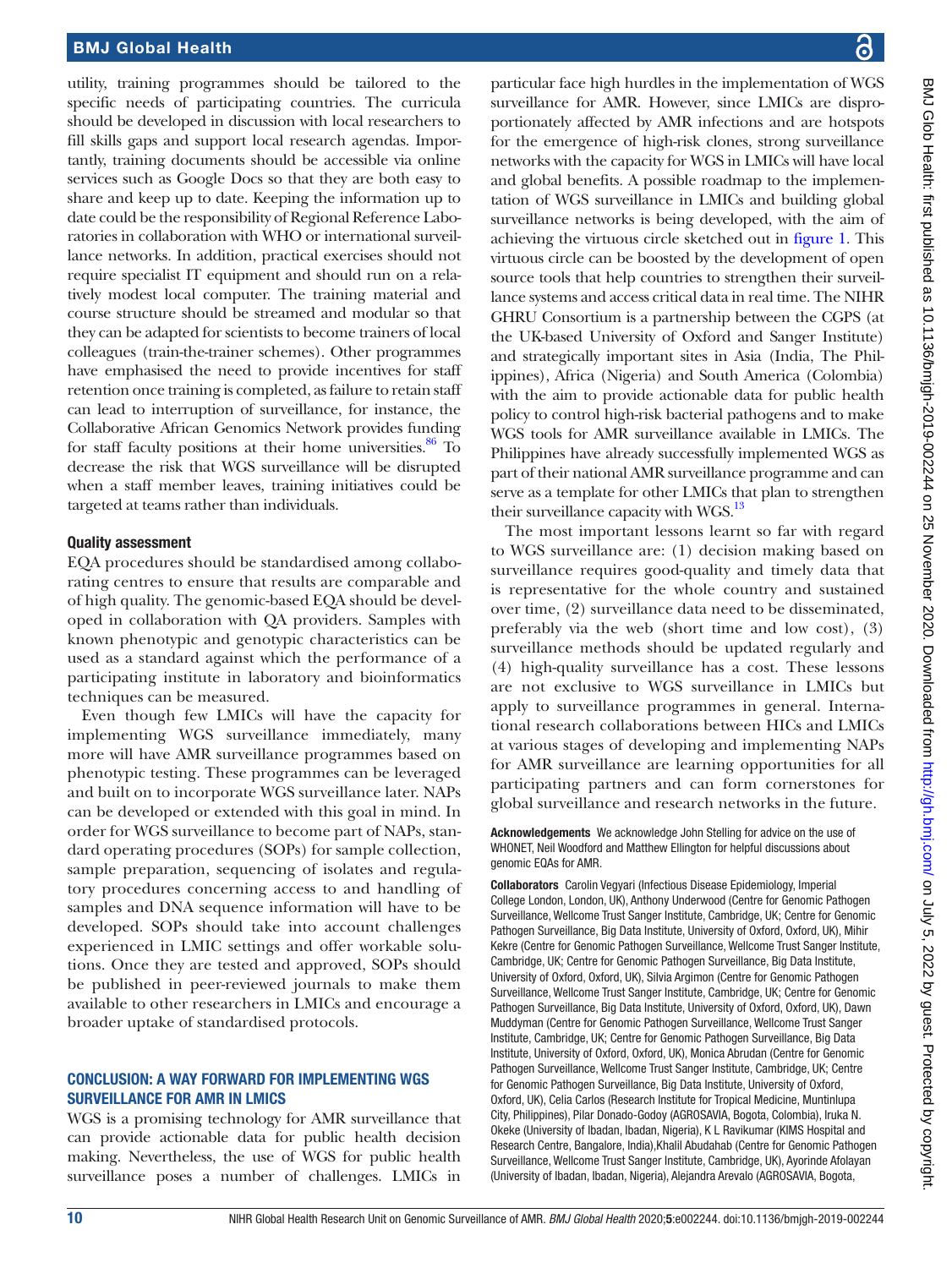# 6

### BMJ Global Health

Colombia), Johan Bernal-Morales (AGROSAVIA, Bogota, Colombia), Erik Christopher Castro (AGROSAVIA, Bogota, Colombia), June Gayeta (Research Institute for Tropical Medicine, Muntinlupa City, Philippines), Vandan Govindan (KIMS Hospital and Research Centre, Bangalore, India), Maria Fernanda Guerrero (AGROSAVIA, Bogota, Colombia), Harry Harste (Centre for Genomic Pathogen Surveillance, Wellcome Trust Sanger Institute, Cambridge, UK; Centre for Genomic Pathogen Surveillance, Big Data Institute, University of Oxford, Oxford, UK), Elmer Herrera (Research Institute for Tropical Medicine, Muntinlupa City, Philippines), Jolaade Janet Ajiboye (University of Ibadan, Ibadan, Nigeria), Polle Krystle Valdenarro (Research Institute for Tropical Medicine, Muntinlupa City, Philippines), Marietta Lagrada (Research Institute for Tropical Medicine, Muntinlupa City, Philippines), Melissa Ana Masim (Research Institute for Tropical Medicine, Muntinlupa City, Philippines), Ali Molloy (London, UK), Geeta Nagaraj (KIMS Hospital and Research Centre, Bangalore, India), Anderson Osemahu Oaikhena (University of Ibadan, Ibadan, Nigeria), Agnettah Olorosa (Research Institute for Tropical Medicine, Muntinlupa City, Philippines), Akshata Prabhu (KIMS Hospital and Research Centre, Bangalore, India), Varun Shammana (KIMS Hospital and Research Centre, Bangalore, India), M.R. Shincy (KIMS Hospital and Research Centre, Bangalore, India), Darmavaram Sravani (KIMS Hospital and Research Centre, Bangalore, India), John Stelling (Brigham and Women's Hospital, Boston, Massachusetts, USA), Ben Taylor (Centre for Genomic Pathogen Surveillance, Wellcome Trust Sanger Institute, Cambridge, UK), Nicole Wheeler (Centre for Genomic Pathogen Surveillance, Wellcome Trust Sanger Institute, Cambridge, UK; Centre for Genomic Pathogen Surveillance, Big Data Institute, University of Oxford, Oxford, UK), Anneke Schmider (Centre for Genomic Pathogen Surveillance, Big Data Institute, University of Oxford and Wellcome Genome Campus, Oxford, UK), David Aanensen (Centre for Genomic Pathogen Surveillance, Wellcome Trust Sanger Institute, Cambridge, UK; Big Data Institute, University of Oxford, Oxford, UK)

Contributors AA: Bioinformatician. AA: Laboratory scientist/microbiologist. AM: Graphics Designer. AOO: Laboratory scientist/ microbiologist. AP: Research Associate. AS: Consultant. AU: Bioinformatics Implementation Manager. BT: Software Developer. CC: Lead PI, Philippines National Surveillance Unit. CV: Scientific Writer. DM: GHRU Head of Programme Management. DMA: PI from UK NIHR Global Health Research Unit. DS: Research Associate. ECDOC: Administrative professional. EH: Financial and Management Officer. GN: Senior lab manager / Project Coordinator. HH: Finance Implementation Manager. INO: Lead PI, Nigeria National Surveillance Unit. JFB-M: Bioinformatician. JG: Bioinformatician. JJA: Project Coordinator / Admin SupportPilar. JS: WHONET Software Consultant. KA: Software Developer. KLR: Lead PI, India National Surveillance Unit. MA: Postdoctoral researcher in Bioinformatics. MAM: Bioinformatician. MFVG: Laboratory scientist/ microbiologist. MK: NGS Operations Lead. ML: Senior laboratory scientist / microbiologist. MRS: Research Associate. NW: Data Scientist. PD-G: Lead PI, Colombia National Surveillance Unit. PKVM: Laboratory scientist/ microbiologist. SA: Genomic Epidemiologist. VG: Bioinformatician/WHONET. VS: Bioinformatician. All authors contributed to the conceptualisation and editing of the manuscript.

Funding This research was funded by the National Institute for Health Research (NIHR) (award reference 16\_136\_111) using UK aid from the UK Government to support global health research. Further funding provided by Li Ka Shing Foundation (DMA)

Disclaimer The views expressed in this publication are those of the author(s) and not necessarily those of the NIHR or the UK Department of Health and Social Care.

Competing interests None declared.

Patient and public involvement Patients and/or the public were not involved in the design, or conduct, or reporting, or dissemination plans of this research.

Patient consent for publication Not required.

Provenance and peer review Not commissioned; externally peer reviewed.

Open access This is an open access article distributed in accordance with the Creative Commons Attribution Non Commercial (CC BY-NC 4.0) license, which permits others to distribute, remix, adapt, build upon this work non-commercially, and license their derivative works on different terms, provided the original work is properly cited, appropriate credit is given, any changes made indicated, and the use is non-commercial. See:<http://creativecommons.org/licenses/by-nc/4.0/>.

#### <span id="page-10-0"></span>**REFERENCES**

1 WHO. *Global antimicrobial resistance surveillance system: manual for early implementation*. Geneva, Switzerland, 2015.

- <span id="page-10-1"></span>2 Alividza V, Mariano V, Ahmad R, *et al*. Investigating the impact of poverty on colonization and infection with drug-resistant organisms in humans: a systematic review. *[Infect Dis Poverty](http://dx.doi.org/10.1186/s40249-018-0459-7)* 2018;7:76.
- <span id="page-10-2"></span>3 Jasovský D, Littmann J, Zorzet A, *et al*. Antimicrobial resistance-a threat to the world's sustainable development. *[Ups J Med Sci](http://dx.doi.org/10.1080/03009734.2016.1195900)* 2016;121:159–64.
- 4 Bloom G, Merrett GB, Wilkinson A, *et al*. Antimicrobial resistance and universal health coverage. *[BMJ Glob Health](http://dx.doi.org/10.1136/bmjgh-2017-000518)* 2017;2:e000518.
- <span id="page-10-3"></span>5 Pokharel S, Raut S, Adhikari B. Tackling antimicrobial resistance in low-income and middle-income countries. *[BMJ Glob Health](http://dx.doi.org/10.1136/bmjgh-2019-002104)* 2019;4:e002104.
- <span id="page-10-4"></span>6 Li LM, Grassly NC, Fraser C. Genomic analysis of emerging pathogens: methods, application and future trends. *[Genome Biol](http://dx.doi.org/10.1186/s13059-014-0541-9)* 2014;15:541.
- <span id="page-10-5"></span>7 Didelot X, Gardy J, Colijn C. Bayesian inference of infectious disease transmission from whole-genome sequence data. *[Mol Biol Evol](http://dx.doi.org/10.1093/molbev/msu121)* 2014;31:1869–79.
- <span id="page-10-6"></span>8 Aanensen DM, Feil EJ, Holden MTG, *et al*. Whole-Genome sequencing for routine pathogen surveillance in public health: a population snapshot of invasive Staphylococcus aureus in Europe. *[mBio](http://dx.doi.org/10.1128/mBio.00444-16)* 2016;7. doi:10.1128/mBio.00444-16. [Epub ahead of print: 05 May 2016].
- <span id="page-10-7"></span>9 Holmes EC, Rambaut A, Andersen KG. Pandemics: spend on surveillance, not prediction. *[Nature](http://dx.doi.org/10.1038/d41586-018-05373-w)* 2018;558:180–2.
- <span id="page-10-8"></span>10 Grad YH, Harris SR, Kirkcaldy RD, *et al*. Genomic epidemiology of gonococcal resistance to extended-spectrum cephalosporins, macrolides, and fluoroquinolones in the United States, 2000-2013. *[J](http://dx.doi.org/10.1093/infdis/jiw420)  [Infect Dis](http://dx.doi.org/10.1093/infdis/jiw420)* 2016;214:1579–87.
- <span id="page-10-9"></span>11 Collineau L, Boerlin P, Carson CA, *et al*. Integrating whole-genome sequencing data into quantitative risk assessment of foodborne antimicrobial resistance: a review of opportunities and challenges. *[Front Microbiol](http://dx.doi.org/10.3389/fmicb.2019.01107)* 2019;10:1107.
- 12 David S, Reuter S, Harris SR, *et al*. Epidemic of carbapenemresistant Klebsiella pneumoniae in Europe is driven by nosocomial spread. *[Nat Microbiol](http://dx.doi.org/10.1038/s41564-019-0492-8)* 2019;4:1919–29.
- <span id="page-10-19"></span>13 Argimón S, Masim MAL, Gayeta JM, *et al*. See and sequence: integrating whole-genome sequencing within the National antimicrobial resistance surveillance program in the Philippines. *bioRxiv* 2019;808378.
- 14 Tong SYC, Holden MTG, Nickerson EK, *et al*. Genome sequencing defines phylogeny and spread of methicillin-resistant Staphylococcus aureus in a high transmission setting. *[Genome Res](http://dx.doi.org/10.1101/gr.174730.114)* 2015;25:111–8.
- <span id="page-10-18"></span>15 Mellmann A, Bletz S, Böking T, *et al*. Real-Time genome sequencing of resistant bacteria provides precision infection control in an institutional setting. *[J Clin Microbiol](http://dx.doi.org/10.1128/JCM.00790-16)* 2016;54:2874–81.
- 16 Kwong JC, Chow EPF, Stevens K, *et al*. Whole-genome sequencing reveals transmission of gonococcal antibiotic resistance among men who have sex with men: an observational study. *[Sex Transm Infect](http://dx.doi.org/10.1136/sextrans-2017-053287)* 2018;94:151–7.
- 17 Gerner-Smidt P, Besser J, Concepción-Acevedo J, *et al*. Whole genome sequencing: bridging One-Health surveillance of foodborne diseases. *[Front Public Health](http://dx.doi.org/10.3389/fpubh.2019.00172)* 2019;7:172.
- <span id="page-10-10"></span>18 O'Brien TF, Stelling JM. WHONET: an information system for monitoring antimicrobial resistance. *[Emerg Infect Dis](http://dx.doi.org/10.3201/eid0102.950209)* 1995;1:66.
- <span id="page-10-11"></span>19 Baker S, Thomson N, Weill F-X, *et al*. Genomic insights into the emergence and spread of antimicrobial-resistant bacterial pathogens. *[Science](http://dx.doi.org/10.1126/science.aar3777)* 2018;360:733–8.
- <span id="page-10-12"></span>20 Bentley SD, Parkhill J. Genomic perspectives on the evolution and spread of bacterial pathogens. *[Proc Biol Sci](http://dx.doi.org/10.1098/rspb.2015.0488)* 2015;282:20150488.
- <span id="page-10-13"></span>21 Harkins CP, Pichon B, Doumith M, *et al*. Methicillin-resistant Staphylococcus aureus emerged long before the introduction of methicillin into clinical practice. *[Genome Biol](http://dx.doi.org/10.1186/s13059-017-1252-9)* 2017;18:130.
- <span id="page-10-14"></span>22 Donker T, Reuter S, Scriberras J, *et al*. Population genetic structuring of methicillin-resistant *Staphylococcus aureus* clone EMRSA-15 within UK reflects patient referral patterns. *[Microb Genom](http://dx.doi.org/10.1099/mgen.0.000113)* 2017;3:e000113.
- 23 Grad YH, Lipsitch M. Epidemiologic data and pathogen genome sequences: a powerful synergy for public health. *[Genome Biol](http://dx.doi.org/10.1186/s13059-014-0538-4)* 2014;15:538.
- <span id="page-10-15"></span>24 Votintseva AA, Bradley P, Pankhurst L, *et al*. Same-Day diagnostic and surveillance data for tuberculosis via whole-genome sequencing of direct respiratory samples. *[J Clin Microbiol](http://dx.doi.org/10.1128/JCM.02483-16)* 2017;55:1285–98.
- <span id="page-10-16"></span>25 Kelesidis T, Falagas ME. Substandard/counterfeit antimicrobial drugs. *[Clin Microbiol Rev](http://dx.doi.org/10.1128/CMR.00072-14)* 2015;28:443–64.
- <span id="page-10-17"></span>26 Morgan DJ, Okeke IN, Laxminarayan R, *et al*. Non-prescription antimicrobial use worldwide: a systematic review. *[Lancet Infect Dis](http://dx.doi.org/10.1016/S1473-3099(11)70054-8)* 2011;11:692–701.
- 27 Okeke IN, Lamikanra A, Edelman R. Socioeconomic and behavioral factors leading to acquired bacterial resistance to antibiotics in developing countries. *[Emerg Infect Dis](http://dx.doi.org/10.3201/eid0501.990103)* 1999;5:18–27.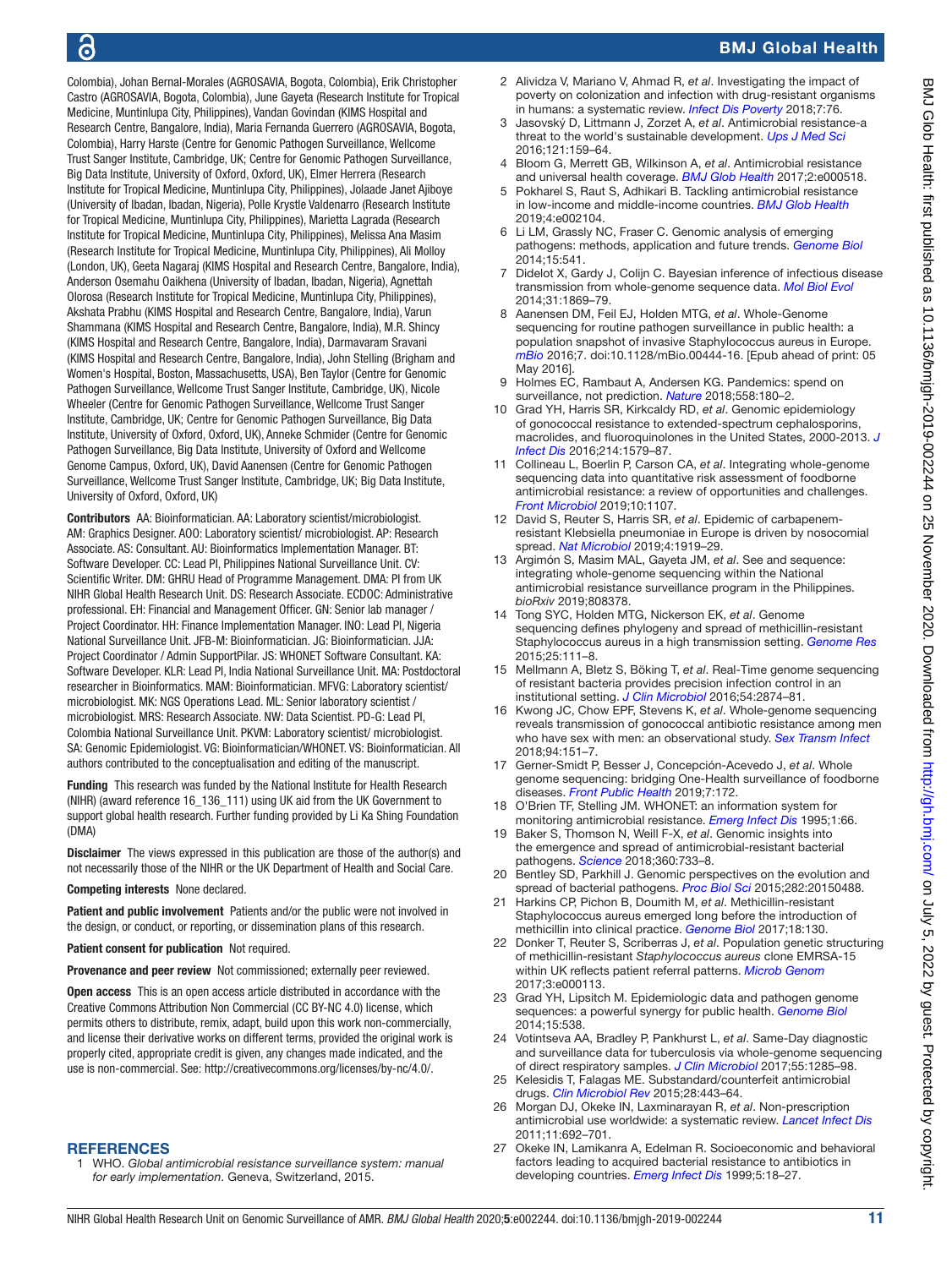- <span id="page-11-0"></span>28 Mara D, Evans B. Sanitation and water supply in low- income countries;149.
- <span id="page-11-1"></span>29 Velpandian T, Halder N, Nath M, *et al*. Un-segregated waste disposal: an alarming threat of antimicrobials in surface and ground water sources in Delhi. *[Environ Sci Pollut Res Int](http://dx.doi.org/10.1007/s11356-018-2927-9)* 2018;25:29518–28.
- <span id="page-11-2"></span>30 Brown J, Lomolino M. Biogeography. Sinauer associates, Sunderland 1998.
- <span id="page-11-3"></span>31 Nhung NT, Cuong NV, Campbell J, *et al*. High levels of antimicrobial resistance among Escherichia coli isolates from livestock farms and synanthropic rats and shrews in the Mekong delta of Vietnam. *[Appl](http://dx.doi.org/10.1128/AEM.03366-14)  [Environ Microbiol](http://dx.doi.org/10.1128/AEM.03366-14)* 2015;81:812–20.
- <span id="page-11-4"></span>32 GLASS, WHO. Molecular methods for antimicrobial resistance (AMR) diagnostics to enhance the global antimicrobial resistance surveillance system.. Available: [http://www.who.int/glass/resources/](http://www.who.int/glass/resources/publications/molecular-methods-for-amr-diagnostics/en/) [publications/molecular-methods-for-amr-diagnostics/en/](http://www.who.int/glass/resources/publications/molecular-methods-for-amr-diagnostics/en/) [Accessed 3 Mar 2020].
- <span id="page-11-5"></span>33 Pathogenwatch. A global platform for genomic surveillance. Available:<https://pathogen.watch/> [Accessed 24 Feb 2020].
- <span id="page-11-6"></span>34 Ingle DJ, Levine MM, Kotloff KL, *et al*. Dynamics of antimicrobial resistance in intestinal Escherichia coli from children in community settings in South Asia and sub-Saharan Africa. *[Nat Microbiol](http://dx.doi.org/10.1038/s41564-018-0217-4)* 2018;3:1063–73.
- <span id="page-11-7"></span>35 Kariuki S, Onsare RS. Epidemiology and genomics of invasive nontyphoidal Salmonella infections in Kenya. *[Clin Infect Dis](http://dx.doi.org/10.1093/cid/civ711)* 2015;61 Suppl 4:S317–24.
- <span id="page-11-8"></span>36 Cohen KA, Manson AL, Abeel T, *et al*. Extensive global movement of multidrug-resistant*M. tuberculosis* strains revealed by wholegenome analysis. *[Thorax](http://dx.doi.org/10.1136/thoraxjnl-2018-211616)* 2019;74:882–9.
- <span id="page-11-9"></span>37 Grundmann H. Towards a global antibiotic resistance surveillance system: a primer for a roadmap. *[Ups J Med Sci](http://dx.doi.org/10.3109/03009734.2014.904458)* 2014;119:87–95.
- <span id="page-11-16"></span>38 Rossen JWA, Friedrich AW, Moran-Gilad J, *et al*. Practical issues in implementing whole-genome-sequencing in routine diagnostic microbiology. *[Clin Microbiol Infect](http://dx.doi.org/10.1016/j.cmi.2017.11.001)* 2018;24:355–60.
- 39 Schürch AC, van Schaik W. Challenges and opportunities for wholegenome sequencing-based surveillance of antibiotic resistance. *[Ann](http://dx.doi.org/10.1111/nyas.13310)  [N Y Acad Sci](http://dx.doi.org/10.1111/nyas.13310)* 2017;1388:108–20.
- <span id="page-11-10"></span>40 Seale AC, Gordon NC, Islam J, *et al*. AMR Surveillance in low and middle-income settings - A roadmap for participation in the Global Antimicrobial Surveillance System (GLASS). *[Wellcome Open Res](http://dx.doi.org/10.12688/wellcomeopenres.12527.1)* 2017;2:92.
- <span id="page-11-11"></span>41 OECD iLibrary. Health in the 21st Century : Putting Data to Work for Stronger Health Systems [Accessed 3 Mar 2020].
- <span id="page-11-12"></span>42 Microbiology Society. Microreact: visualizing and sharing data for genomic epidemiology and phylogeography. Available: [https://www.](https://www.microbiologyresearch.org/content/journal/mgen/) [microbiologyresearch.org/content/journal/mgen/](https://www.microbiologyresearch.org/content/journal/mgen/) [Accessed 24 Feb 2020].
- 43 Argimón S, Abudahab K, Goater RJE, *et al*. Microreact: visualizing and sharing data for genomic epidemiology and phylogeography. *[Microb Genom](http://dx.doi.org/10.1099/mgen.0.000093)* 2016;2:e000093.
- <span id="page-11-13"></span>44 Neuert S, Nair S, Day MR, *et al*. Prediction of Phenotypic Antimicrobial Resistance Profiles From Whole Genome Sequences of Non-typhoidal *Salmonella enterica*. *[Front Microbiol](http://dx.doi.org/10.3389/fmicb.2018.00592)* 2018;9:592.
- <span id="page-11-14"></span>45 Day MR, Doumith M, Do Nascimento V, *et al*. Comparison of phenotypic and WGS-derived antimicrobial resistance profiles of Salmonella enterica serovars typhi and Paratyphi. *[J Antimicrob](http://dx.doi.org/10.1093/jac/dkx379)  [Chemother](http://dx.doi.org/10.1093/jac/dkx379)* 2018;73:365–72.
- 46 Mason A, Foster D, Bradley P, *et al*. Accuracy of different bioinformatics methods in detecting antibiotic resistance and virulence factors from Staphylococcus aureus whole-genome sequences. *[J Clin Microbiol](http://dx.doi.org/10.1128/JCM.01815-17)* 2018;56. doi:10.1128/JCM.01815-17. [Epub ahead of print: 27 Aug 2018].
- 47 Monk JM. Predicting antimicrobial resistance and associated genomic features from whole-genome sequencing. *[J Clin Microbiol](http://dx.doi.org/10.1128/JCM.01610-18)* 2019;57. doi:10.1128/JCM.01610-18. [Epub ahead of print: 30 Jan 2019].
- 48 Nguyen M, Long SW, McDermott PF, *et al*. Using Machine Learning To Predict Antimicrobial MICs and Associated Genomic Features for Nontyphoidal *Salmonella*. *[J Clin Microbiol](http://dx.doi.org/10.1128/JCM.01260-18)* 2019;57:e01260–18.
- 49 Shelburne SA, Kim J, Munita JM, *et al*. Whole-Genome sequencing accurately identifies resistance to extended-spectrum β-lactams for major gram-negative bacterial pathogens. *[Clin Infect Dis](http://dx.doi.org/10.1093/cid/cix417)* 2017;65:738–45.
- <span id="page-11-15"></span>50 Moran-Gilad J, Sintchenko V, Pedersen SK, *et al*. Proficiency testing for bacterial whole genome sequencing: an end-user survey of current capabilities, requirements and priorities. *[BMC Infect Dis](http://dx.doi.org/10.1186/s12879-015-0902-3)* 2015;15:174.
- <span id="page-11-17"></span>51 GMI. The proficiency test (pilot) report of the global microbial identifier (GMI) initiative, year 2014., 2016. Available: [http://www.](http://www.globalmicrobialidentifier.org/-/media/Sites/gmi/Work-groups/GMI_pilot-PT_report_2014_v4d_final.ashx?la%C2%BCda) [globalmicrobialidentifier.org/-/media/Sites/gmi/Work-groups/GMI\\_](http://www.globalmicrobialidentifier.org/-/media/Sites/gmi/Work-groups/GMI_pilot-PT_report_2014_v4d_final.ashx?la%C2%BCda) [pilot-PT\\_report\\_2014\\_v4d\\_final.ashx?la¼da](http://www.globalmicrobialidentifier.org/-/media/Sites/gmi/Work-groups/GMI_pilot-PT_report_2014_v4d_final.ashx?la%C2%BCda) [Accessed 24 Feb 2020].
- <span id="page-11-18"></span>52 Timme RE, Rand H, Sanchez Leon M, *et al*. GenomeTrakr proficiency testing for foodborne pathogen surveillance: an exercise from 2015. *[Microb Genom](http://dx.doi.org/10.1099/mgen.0.000185)* 2018;4. doi:10.1099/mgen.0.000185. [Epub ahead of print: 15 Jun 2018].
- <span id="page-11-19"></span>53 Salter SJ, Cox MJ, Turek EM, *et al*. Reagent and laboratory contamination can critically impact sequence-based microbiome analyses. *[BMC Biol](http://dx.doi.org/10.1186/s12915-014-0087-z)* 2014;12:87.
- <span id="page-11-20"></span>54 Gu W, Miller S, Chiu CY. Clinical metagenomic next-generation sequencing for pathogen detection. *[Annu Rev Pathol](http://dx.doi.org/10.1146/annurev-pathmechdis-012418-012751)* 2019;14:319–38.
- <span id="page-11-21"></span>55 Low AJ, Koziol AG, Manninger PA, *et al*. ConFindr: rapid detection of intraspecies and cross-species contamination in bacterial wholegenome sequence data. *[PeerJ](http://dx.doi.org/10.7717/peerj.6995)* 2019;7:e6995.
- 56 Xi W, Gao Y, Cheng Z, *et al*. Using QC-Blind for quality control and contamination screening of bacteria DNA sequencing data without reference genome. *[Front Microbiol](http://dx.doi.org/10.3389/fmicb.2019.01560)* 2019;10:1560.
- 57 Breitwieser FP, Pertea M, Zimin AV, *et al*. Human contamination in bacterial genomes has created thousands of spurious proteins. *[Genome Res](http://dx.doi.org/10.1101/gr.245373.118)* 2019;29:gr.245373:118–960.
- <span id="page-11-22"></span>58 Köser CU, Ellington MJ, Peacock SJ. Whole-genome sequencing to control antimicrobial resistance. *[Trends Genet](http://dx.doi.org/10.1016/j.tig.2014.07.003)* 2014;30:401–7.
- <span id="page-11-23"></span>59 Palmer AC, Kishony R. Understanding, predicting and manipulating the genotypic evolution of antibiotic resistance. *[Nat Rev Genet](http://dx.doi.org/10.1038/nrg3351)* 2013;14:243–8.
- <span id="page-11-24"></span>60 Gardy JL, Loman NJ. Towards a genomics-informed, realtime, global pathogen surveillance system. *[Nat Rev Genet](http://dx.doi.org/10.1038/nrg.2017.88)* 2018;19:9–20.
- <span id="page-11-25"></span>61 Vandenberg O, Kozlakidis Z, Schrenzel J, *et al*. Control of infectious diseases in the era of European clinical microbiology laboratory consolidation: new challenges and opportunities for the patient and for public health surveillance. *[Front Med](http://dx.doi.org/10.3389/fmed.2018.00015)* 2018;5:15.
- <span id="page-11-26"></span>62 Gabrielian A, Engle E, Harris M, *et al*. TB DEPOT (data exploration portal): a multi-domain tuberculosis data analysis resource. *[PLoS](http://dx.doi.org/10.1371/journal.pone.0217410)  [One](http://dx.doi.org/10.1371/journal.pone.0217410)* 2019;14:e0217410.
- <span id="page-11-27"></span>63 Jackson C, Gardy JL, Shadiloo HC, *et al*. Trust and the ethical challenges in the use of whole genome sequencing for tuberculosis surveillance: a qualitative study of stakeholder perspectives. *[BMC](http://dx.doi.org/10.1186/s12910-019-0380-z)  [Med Ethics](http://dx.doi.org/10.1186/s12910-019-0380-z)* 2019;20:43.
- <span id="page-11-28"></span>64 Tekola-Ayele F, Rotimi CN. Translational genomics in low- and middle-income countries: opportunities and challenges. *[Public](http://dx.doi.org/10.1159/000433518)  [Health Genomics](http://dx.doi.org/10.1159/000433518)* 2015;18:242–7.
- <span id="page-11-29"></span>65 Brunker K, Jaswant G, Thumbi SM, *et al*. Rapid in-country sequencing of whole virus genomes to inform rabies elimination programmes. *[Wellcome Open Res](http://dx.doi.org/10.12688/wellcomeopenres.15518.1)* 2020;5:3.
- <span id="page-11-30"></span>66 Ahmed SS, Alp E, Ulu-Kilic A, *et al*. Establishing molecular microbiology facilities in developing countries. *[J Infect Public Health](http://dx.doi.org/10.1016/j.jiph.2015.04.029)* 2015;8:513–25.
- <span id="page-11-31"></span>67 Dailey PJ, Osborn J, Ashley EA, *et al*. Defining system requirements for simplified blood culture to enable widespread use in resourcelimited settings. *[Diagnostics](http://dx.doi.org/10.3390/diagnostics9010010)* 2019;9:10.
- <span id="page-11-32"></span>68 Abdurrahman ST, Emenyonu N, Obasanya OJ, *et al*. The hidden costs of installing Xpert machines in a tuberculosis high-burden country: experiences from Nigeria. *[Pan Afr Med J](http://dx.doi.org/10.11604/pamj.2014.18.277.3906)* 2014;18:277.
- 69 Nadon C, Van Walle I, Gerner-Smidt P, *et al*. Pulsenet international: vision for the implementation of whole genome sequencing (WGS) for global food-borne disease surveillance. *[Euro Surveill](http://dx.doi.org/10.2807/1560-7917.ES.2017.22.23.30544)* 2017;22:30544.
- 70 Tolar B, Joseph LA, Schroeder MN, *et al*. An overview of PulseNet USA databases. *[Foodborne Pathog Dis](http://dx.doi.org/10.1089/fpd.2019.2637)* 2019;16:457–62.
- 71 Timme RE, Rand H, Shumway M, *et al*. Benchmark datasets for phylogenomic pipeline validation, applications for foodborne pathogen surveillance. *[PeerJ](http://dx.doi.org/10.7717/peerj.3893)* 2017;5:e3893.
- <span id="page-11-33"></span>72 Neumann D, Borisenko AV, Coddington JA, *et al*. Global biodiversity research tied up by juridical interpretations of access and benefit sharing. *[Org Divers Evol](http://dx.doi.org/10.1007/s13127-017-0347-1)* 2018;18:1–12.
- <span id="page-11-34"></span>73 Chattaway MA, Dallman TJ, Larkin L, *et al*. The Transformation of Reference Microbiology Methods and Surveillance for *Salmonella* With the Use of Whole Genome Sequencing in England and Wales. *[Front Public Health](http://dx.doi.org/10.3389/fpubh.2019.00317)* 2019;7:317.
- 74 Toleman MS, Reuter S, Jamrozy D, *et al*. Prospective genomic surveillance of methicillin-resistant *Staphylococcus aureus* (MRSA) associated with bloodstream infection, England, 1 October 2012 to 30 September 2013. *[Euro Surveill](http://dx.doi.org/10.2807/1560-7917.ES.2019.24.4.1800215)* 2019;24:24.
- <span id="page-11-35"></span>75 Dymond A, Davies H, Mealing S, *et al*. Genomic surveillance of methicillin-resistant Staphylococcus aureus: a mathematical early modelling study of cost effectiveness. *[Clin Infect Dis](http://dx.doi.org/10.1093/cid/ciz480)* 2019. doi:10.1093/cid/ciz480. [Epub ahead of print: 18 Jun 2019].
- <span id="page-11-36"></span>76 World Health Organization. *Global tuberculosis report 2019*. World Health Organization, 2019.
- <span id="page-11-37"></span>77 Perkel JM. Workflow systems turn raw data into scientific knowledge. *[Nature](http://dx.doi.org/10.1038/d41586-019-02619-z)* 2019;573:149–50.